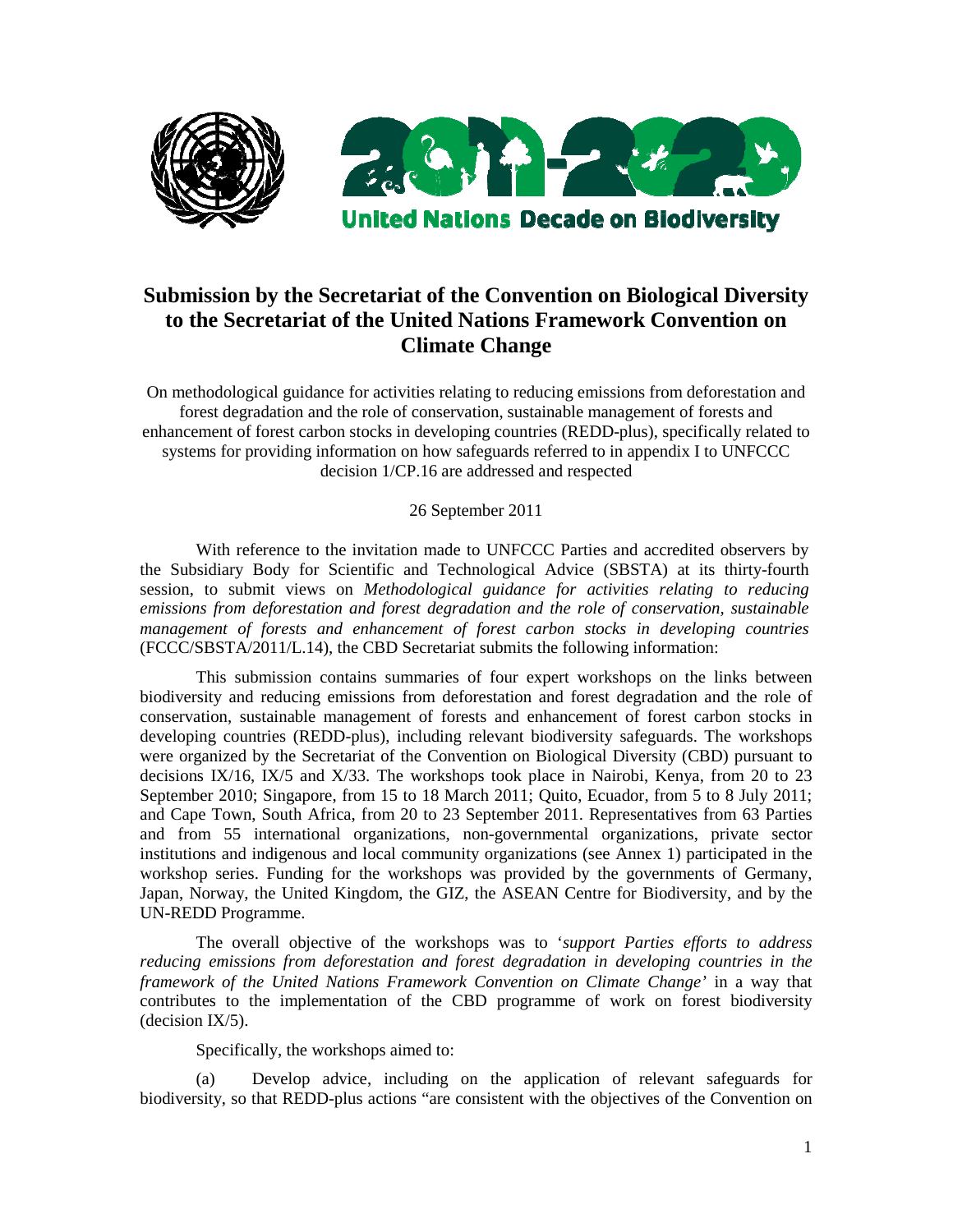Biological Diversity and avoid negative impacts on and enhance benefits for biodiversity" (Decision  $X/33$  para.  $9(g)$ ); and

(b) Identify possible indicators to assess the contribution of REDD-plus "to achieving the objectives of the Convention on Biological Diversity, and assess potential mechanisms to monitor impacts on biodiversity from REDD-plus and other ecosystem-based approaches for climate change mitigation measures" (Decision X/33 para.9(h)); and

Contribute to capacity-building on REDD-plus, including with a view to "enhancing the coordination of capacity-building efforts on issues related to biodiversity and ecosystem-based carbon sequestration and the conservation of forest carbon stocks" (Decision X/33 para. 9(f)).

#### *Mandate*

In decision IX/16, the Conference of the Parties to the CBD welcomed the consideration of the issue of reducing emissions from deforestation and forest degradation in the framework of the United Nations Framework Convention on Climate Change.

In decision IX/5, the Conference of the Parties invited Parties, other Governments, and relevant international and other organizations to "*ensure that possible actions for reducing emissions from deforestation and forest degradation do not run counter to the objectives of the Convention on Biological Diversity and the implementation of the programme of work on forest biodiversity; but support the implementation of the programme of work, and provide benefits for forest biodiversity, and, where possible, to indigenous and local communities, and involve biodiversity experts including holders of traditional forest-related knowledge, and respect the rights of indigenous and local communities in accordance with national laws and applicable international obligations."*

In decision X/33, the Conference of the Parties invited Parties, other Governments, and relevant organizations and processes to "*enhance the benefits for, and avoid negative impacts on biodiversity from reducing emissions from deforestation and forest degradation and the role of conservation, sustainable management of forests and enhancement of forest carbon stocks in developing countries, and other sustainable land management and biodiversity conservation and sustainable use activities, taking into account the need to ensure the full and effective participation of indigenous and local communities in relevant policy-making and implementation processes, where appropriate; and to consider land ownership and land tenure, in accordance with national legislation*."

In the same decision, the Conference of the Parties requested the Executive Secretary to "*provide advice, for approval by the Conference of the Parties at its eleventh meeting, including on the application of relevant safeguards for biodiversity, without pre-empting any future decisions taken under the United Nations Framework Convention on Climate Change, based on effective consultation with Parties and their views, and with the participation of indigenous and local communities, so that actions are consistent with the objectives of the Convention on Biological Diversity and avoid negative impacts on and enhance benefits for biodiversity*."

Furthermore, the same decision requested the Executive Secretary, with effective consultation with Parties and based on their views and in collaboration with the Collaborative Partnership on Forests, to "*identify possible indicators to assess the contribution of reducing emissions from deforestation and forest degradation and the role of conservation, sustainable management of forests and enhancement of forest carbon stocks in developing countries to achieving the objectives of the Convention on Biological Diversity, and assess potential mechanisms to monitor impacts on biodiversity from these and other ecosystem-based*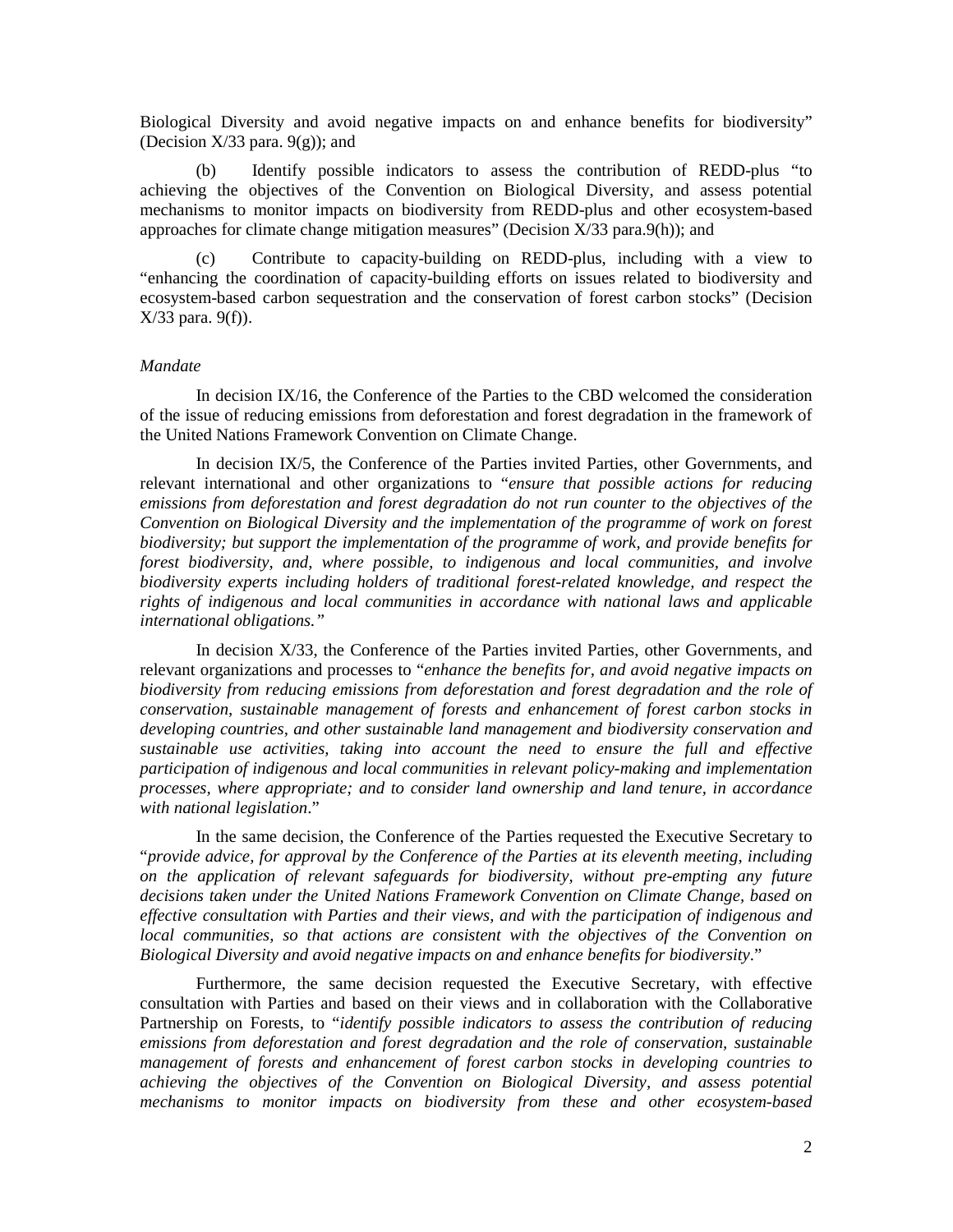*approaches for climate change mitigation measures, without pre-empting any future decisions taken under the United Nations Framework Convention on Climate Change, and to report on progress to the Subsidiary Body on Scientific, Technical and Technological Advice at a meeting prior to the eleventh meeting of the Conference of the Parties*."

Finally, decision X/33 requested the Executive Secretary to "*convene, subject to the availability of financial resources, in collaboration with the Secretariat of the United Nations Framework Convention on Climate Change an expert workshop, with the full and effective participation of experts from developing countries on reducing emissions from deforestation and forest degradation and the role of conservation, sustainable management of forests and enhancement of forest carbon stocks in developing countries, with a view to enhancing the coordination of capacity-building efforts on issues related to biodiversity and ecosystem-based carbon sequestration and the conservation of forest carbon stocks*."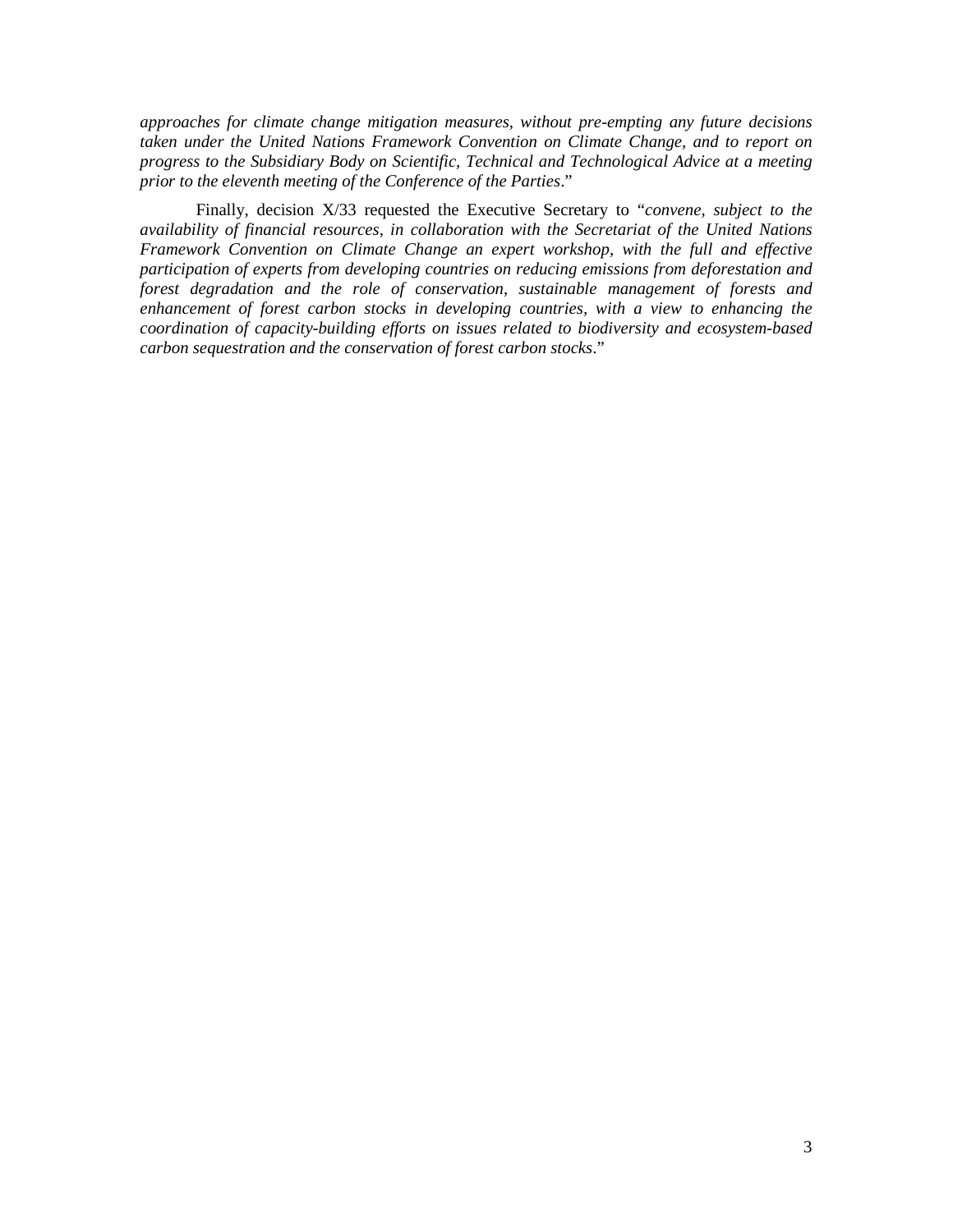#### UNEP/CBD/WS/CB/REDD/AFR/1/2 – UNEDITED DRAFT

## **AFRICA REGIONAL CONSULTATION AND CAPACITY-BUILDING WORKSHOP ON REDUCING EMISSIONS FROM DEFORESTATION AND FOREST DEGRADATION IN DEVELOPING COUNTRIES (REDD-PLUS), INCLUDING ON RELEVANT BIODIVERSITY SAFEGUARDS**

Cape Town, South Africa 20 – 23 September 2011

 $\overline{a}$ 

## **I. CO-CHAIRS SUMMARY**

#### *A. Introduction*

1. This workshop is the fourth in a series of expert workshops to consult effectively with Parties on biodiversity aspects of REDD-plus<sup>1</sup>, based on relevant decisions of the Convention on Biological Diversity (CBD) and of the United Nations Framework Convention on Climate Change (UNFCCC), notably decisions IX/5 and X/33 of CBD and decision 4/CP.15 and 1/CP.16 of UNFCCC.

2. The workshop results are intended to support primarily the CBD and UNFCCC discussions on relevant biodiversity and social safeguards for REDD-plus, as well as discussions under the CBD on monitoring of the forest-related Aichi Biodiversity Targets of the Strategic Plan for Biodiversity 2011-2020.

3. The Aichi Biodiversity Targets which are most relevant in the context of REDD-plus are, by 2020: to at least halve deforestation, and where feasible bring it close to zero (Target 5); to manage all areas under forestry sustainably (Target 7); to conserve at least 17 per cent of terrestrial and inland water areas (Target 11); and to restore at least 15 per cent of degraded ecosystems, thereby contributing to climate change mitigation and adaptation and to combating desertification (Target 15).<sup>2</sup>

4. The tasks for the workshop were to: (i) discuss aspects of the application of relevant safeguards for biodiversity in the context of REDD-plus and (ii) to identify possible indicators to assess the contribution of REDD-plus to achieving the objectives of the Convention on Biological Diversity, and assess potential mechanisms to monitor impacts on biodiversity.

5. Presentations from Parties, indigenous and local communities, and relevant organizations provided an excellent basis for discussions. The workshop also built on the results of the Global Expert Workshop on REDD-plus and Biodiversity Benefits, Nairobi, 20-23 September 2010 (UNEP/CBD/WS-REDD/1/3); the regional consultation and capacity building workshop for Asia-Pacific, Singapore, 15-18 March 2011; the regional consultation and capacity building workshop for Latin America and the Caribbean, Quito, Ecuador, 5-8 July 2011; as well as discussions in Nagoya and Cancun in 2010.

 $\frac{1}{2}$ With reference to decision 1/CP.16 of the United Nations Framework Convention on Climate Change (UNFCCC), REDD-plus comprises reducing emissions from deforestation and forest degradation in developing countries, conservation of forest carbon stocks, sustainable management of forests and enhancement of forest carbon stocks in developing countries.

<sup>&</sup>lt;sup>2</sup>Decision X/2: Strategic Plan for Biodiversity 2011-2020. Other targets of the Strategic Plan are also relevant for forests and in the context of REDD-plus, for example target 3: *By 2020, at the latest, incentives, including subsidies, harmful to biodiversity are eliminated, phased out or reformed in order to minimize or avoid negative impacts, and positive incentives for the conservation and sustainable use of biodiversity are developed and applied (…).*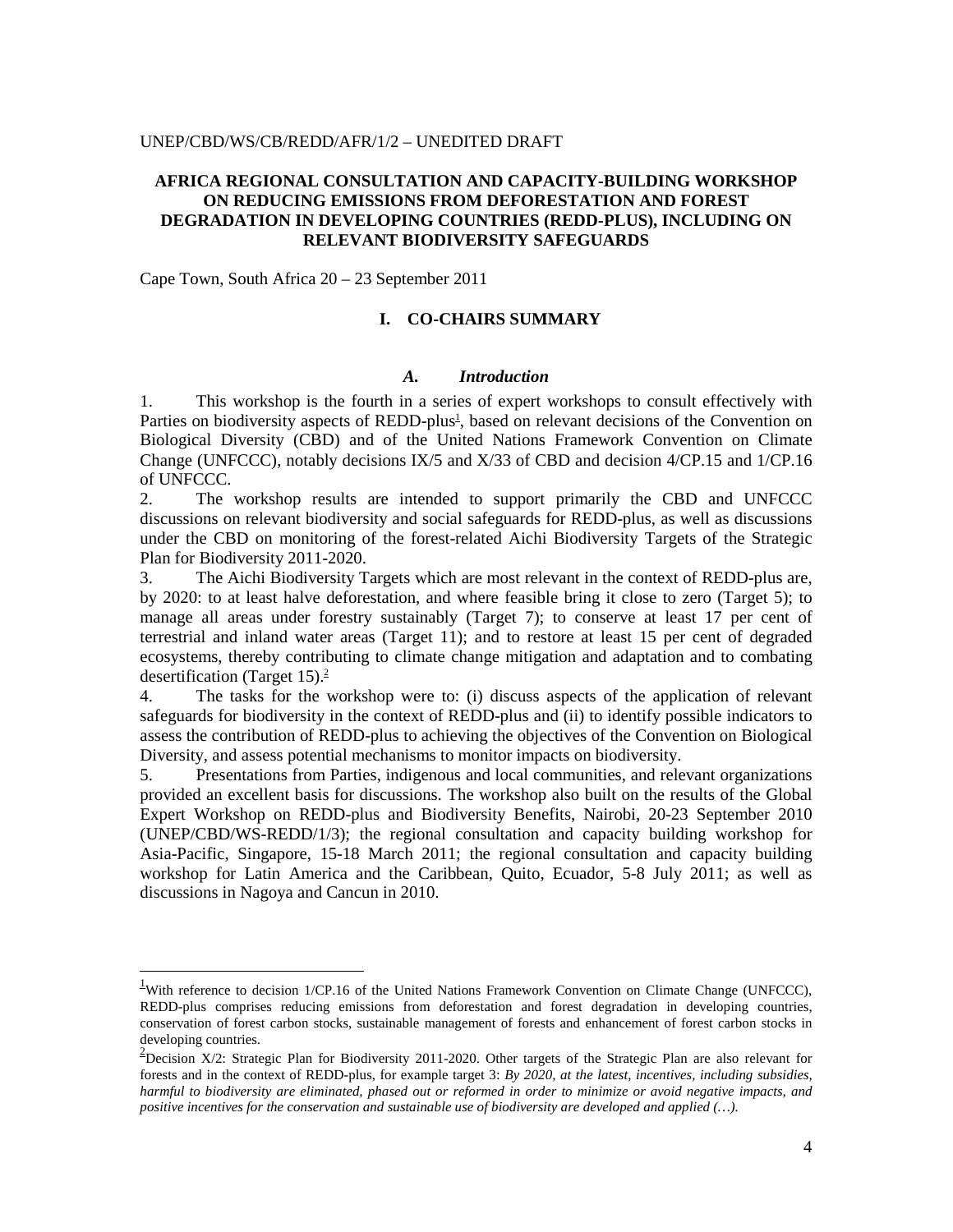6. While this report focuses on REDD-plus risks and safeguards for biodiversity and indigenous peoples and local communities, it is important to harness the full potential of REDDplus to deliver significant benefits for biodiversity and indigenous and local communities.

## *B. General observations*

7. It would be beneficial and thus it is important that countries address safeguards as early as possible when undertaking REDD-plus readiness activities including developing their REDDplus National Strategies. Financial support is required to support countries to meet the requirements for implementing safeguards.

8. Countries are in different stages of preparations for REDD-plus, and the approach to safeguards needs to take this into account. There is a need to further enhance capacity across the African region to integrate safeguards into the planning and implementation of REDD-plus.

9. While addressing safeguards, countries will need to take into account international obligations and build on existing relevant policies and legislation, keeping in mind that these may need to be further developed.

10. Intersectoral coordination between and within Ministries is of utmost importance to ensure timely and effective application of safeguards. There is a need for synergies among the various relevant Ministries.

11. Clarifying tenure issues remains an urgent challenge for many aspects of REDD-plus, including for applying safeguards related to indigenous peoples and local communities. This will require nationally specific solutions.

12. Effective land zoning and land use planning at the national level would facilitate and ensure that risks to biodiversity and indigenous peoples and local communities are addressed in a way consistent with development priorities.

13. Participants appreciated the close collaboration between the CBD and UNFCCC Secretariats in the organization of the workshop.

## *C. Process*

14. The workshop identified key aspects of applying safeguards at the national level (*see Annex I*) and also developed a flowchart (*see Figure 1*) with possible core elements of a risk identification process, aiming for effective national level safeguards. Minimising risks to biodiversity and indigenous peoples and local communities through effective safeguards should go hand in hand with aiming to enhance multiple benefits from REDD-plus for biodiversity and local livelihoods.

15. The process of developing and implementing REDD-plus safeguards can benefit from existing knowledge and experience, including from Access and Benefit Sharing (ABS), Payments for Ecosystem Services (PES), Community Based Natural Resource Management (CBNRM) and other relevant discussions under the CBD and other processes. To this end, platforms at the regional, subregional, national and subnational level for exchange of lessons learned and experiences should be identified or created and supported.

16. There is a need for cross referencing the safeguard frameworks with processes and guidelines that have already been established.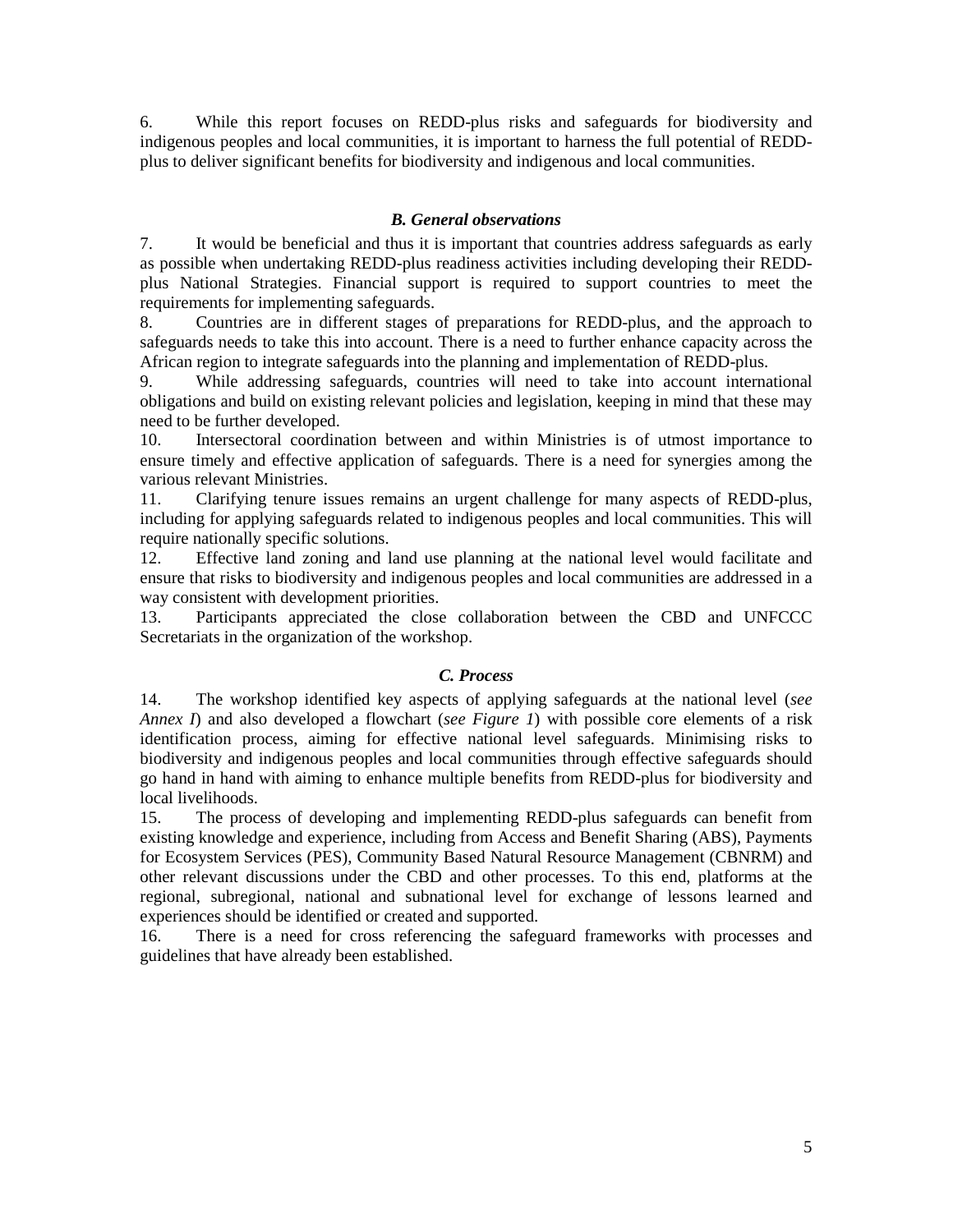

*Figure 1: Suggested core elements of a risk identification process* 

17. Effective communication with all relevant stakeholders is crucial for the development and implementation of safeguards.

18. For risks to biodiversity to be minimized, there is a need for appropriate incentives for livelihoods and biodiversity conservation to be in place in the interim phase (while REDD-plus progresses from readiness to full implementation). For example, Nigeria identified important bushmeat and Non-Timber Forest Products and supported indigenous peoples and local communities to improve local trade of these in a sustainable manner.

#### *D. Safeguards*

19. Three existing frameworks for relevant safeguards were reviewed in detail: The *UN-REDD Programme Social and Environmental Principles and Criteria*; the *Forest Carbon Partnership Facility (FCPF) Readiness Fund Common Approach to Environmental and Social*  Safeguards for Multiple Delivery Partners<sup>3</sup>; and the REDD+ Social & Environmental Standards.<sup>4</sup> These three frameworks were found to be a good basis for covering all main risks<sup>5</sup> to biodiversity and indigenous peoples and local communities in principle, and for addressing the 'Cancun safeguards' (UNFCCC decision 1/CP.16). However, not all risks are covered equally or in sufficient detail in all frameworks (a detailed analysis is provided in Annex I). Key gaps include:

<u>.</u>

 $\frac{3}{2}$ And its underlying World Bank safeguard policies on Environmental Assessment (OP/BP 4.01), Natural Habitats (OP/BP 4.04), Forests (OP/BP 4.36), Involuntary Resettlement (OP/BP 4.12), and Indigenous Peoples (OP/BP 4.10).

 $\frac{4}{3}$  The standards were developed by the CCBA and Care International

<sup>5</sup> Main risks to biodiversity and to indigenous peoples and local communities as identified by the CBD Global Expert Workshop on REDD-plus and Biodiversity, 20-23 September 2010, Nairobi (UNEP/CBD/WS-REDD/1/3).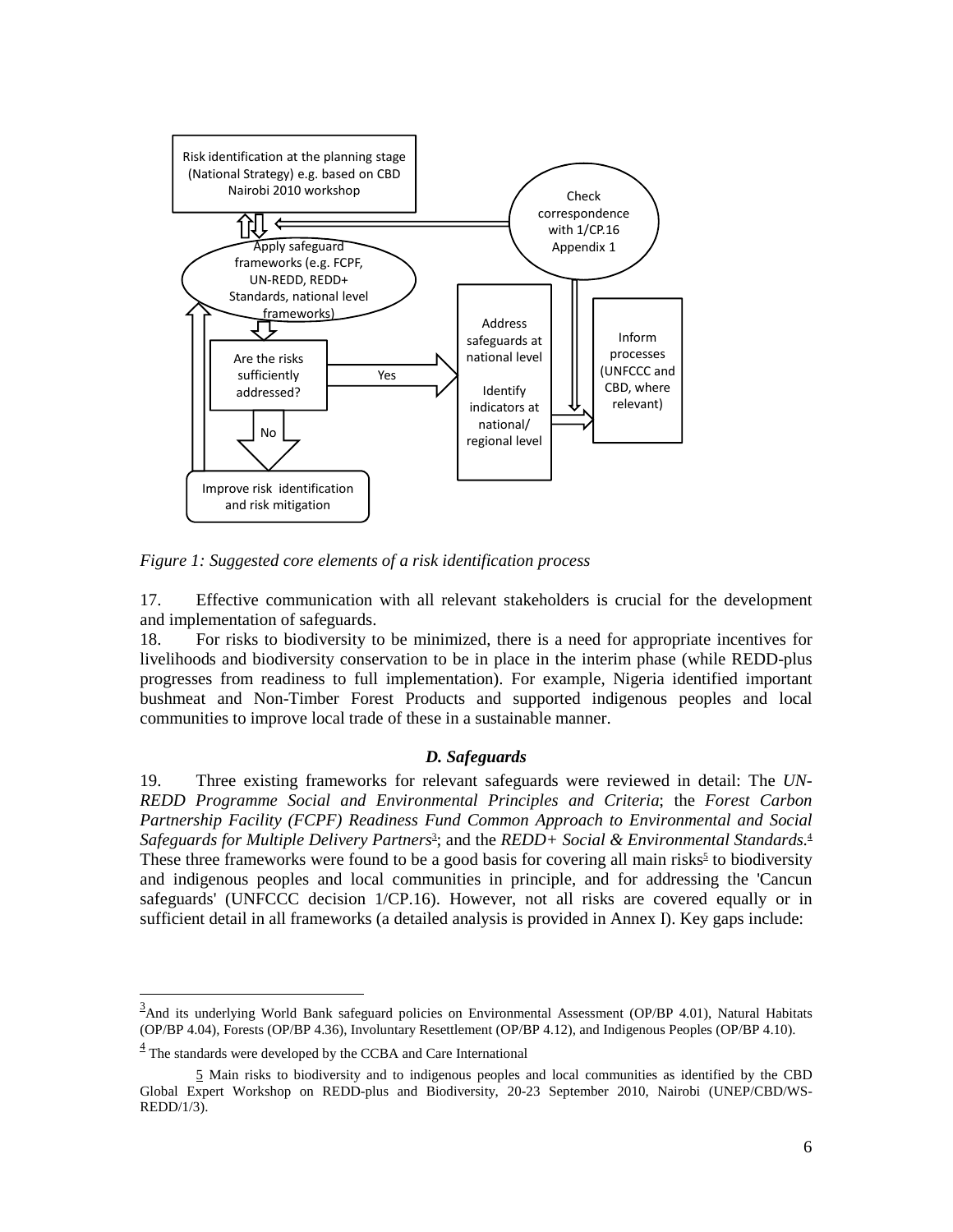- (i) There are no specific safeguards that address the risk of afforestation in areas of high biodiversity value. The guidance on afforestation, reforestation and forest restoration provided by the CBD in decision  $X/33$  paragraph  $8(p)$ <sup>6</sup> could fill this gap, to cover the possibility that such activities are considered as part of 'enhancement of forest carbon stocks' under REDD-plus;
- (ii) The risks of the displacement of deforestation and forest degradation to areas of lower carbon value and high biodiversity value are not adequately covered under the frameworks, and it would be helpful to consider the ecosystem approach in this context;
- (iii) The potential loss of traditional ecological knowledge is not adequately covered under the frameworks.

 6 X/33 para 8(p) '*Invites* Parties and other Governments, according to national circumstances and priorities, as well as relevant organizations and processes, to consider the guidance below on ways to conserve, sustainably use and restore biodiversity and ecosystem services while contributing to climate change mitigation and adaptation: (p) When designing, implementing and monitoring afforestation, reforestation and forest restoration activities for climate change mitigation consider conservation of biodiversity and ecosystem services through, for example:

<sup>(</sup>i) Converting only land of low biodiversity value or ecosystems largely composed of non-native species, and preferably degraded ones;

<sup>(</sup>ii) Prioritizing, whenever feasible, local and acclimated native tree species when selecting species for planting;

<sup>(</sup>iii) Avoiding invasive alien species;

<sup>(</sup>iv) Preventing net reduction of carbon stocks in all organic carbon pools;

<sup>(</sup>v) Strategically locating afforestation activities within the landscape to enhance connectivity and increase the provision of ecosystem services within forest areas.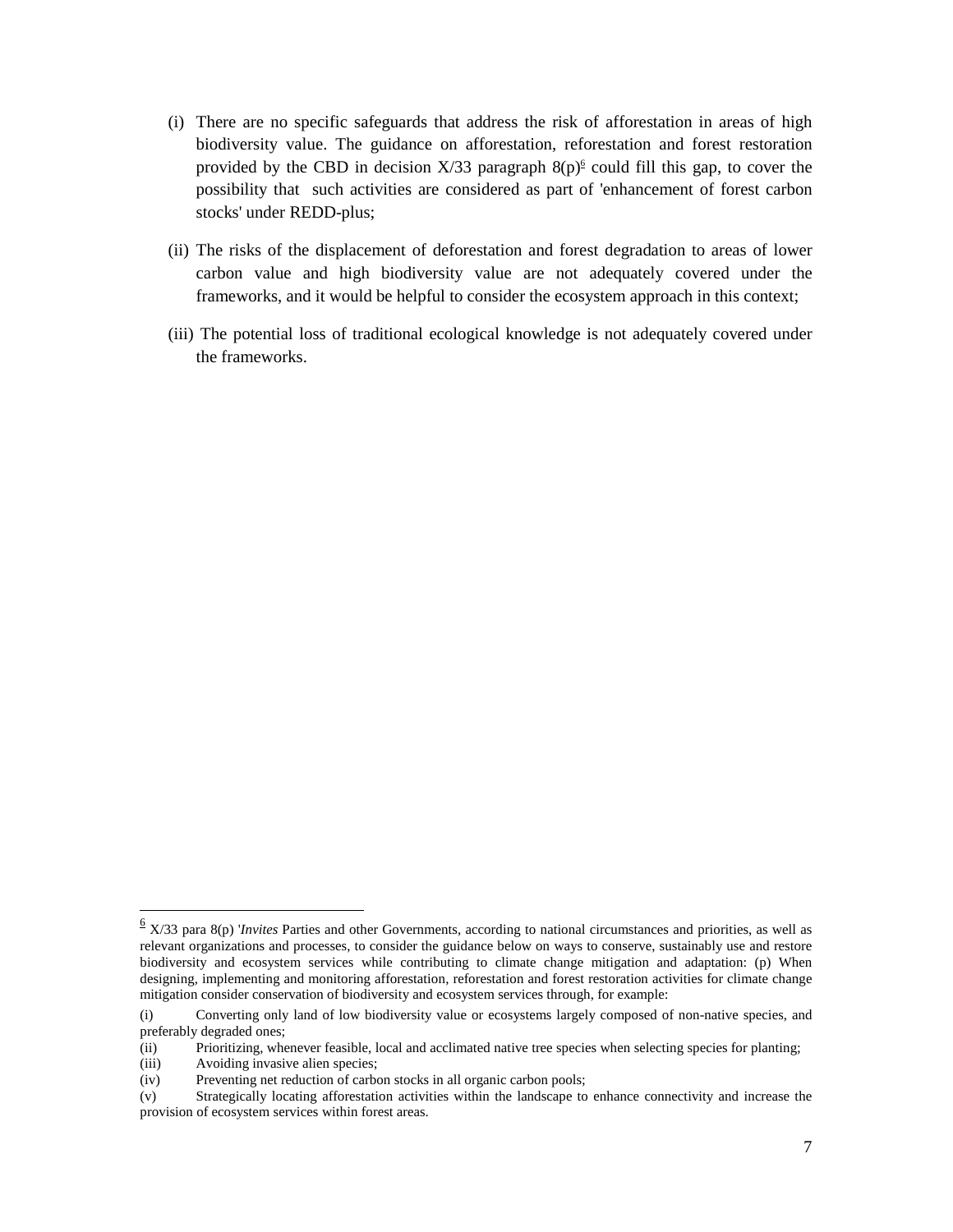#### UNEP/CBD/WS/CB/REDD/LAC/1/2

# **LATIN AMERICA - CARIBBEAN REGIONAL CONSULTATION AND CAPACITY-BUILDING WORKSHOP ON REDUCING EMISSIONS FROM DEFORESTATION AND FOREST DEGRADATION IN DEVELOPING COUNTRIES (REDD-PLUS), INCLUDING ON RELEVANT BIODIVERSITY SAFEGUARDS**

Quito, Ecuador 5 – 8 July 2011

 $\overline{a}$ 

## **I. CO-CHAIRS SUMMARY**

#### *A. Introduction*

20. This workshop is the third in a series of expert workshops to consult effectively with Parties on biodiversity aspects of REDD-plus,<sup>7</sup> based on relevant decisions of the Convention on Biological Diversity (CBD) and of the United Nations Framework Convention on Climate Change (UNFCCC), notably decisions IX/5 and X/33 of CBD and decision 4/CP.15 and 1/CP.16 of UNFCCC.

21. The workshop results are intended to support primarily the CBD and UNFCCC discussions on relevant biodiversity and social safeguards for REDD-plus, as well as discussions under the CBD on monitoring of the forest-related Aichi Biodiversity Targets of the Strategic Plan for Biodiversity 2011-2020.

22. The Aichi Biodiversity Targets which are most relevant in the context of REDD-plus are, by 2020: to at least halve deforestation, and where feasible bring it close to zero (Target 5); to manage all areas under forestry sustainably (Target 7); to conserve at least 17 per cent of terrestrial and inland water areas (Target 11); and to restore at least 15 per cent of degraded ecosystems, thereby contributing to climate change mitigation and adaptation and to combating desertification (Target 15).<sup>8</sup>

23. The tasks for the workshop were to: (i) discuss aspects of the application of relevant safeguards for biodiversity in the context of REDD-plus, to (ii) identify possible indicators to assess the contribution of REDD-plus to achieving the objectives of the Convention on Biological Diversity, and assess potential mechanisms to monitor impacts on biodiversity, and (iii) to identify ways and means to improve coordination between biodiversity and REDD-plus related commitments and achieve synergies.

24. Presentations from Parties, indigenous and local communities, and relevant organizations provided an excellent basis for discussions. The workshop also built on the results of the Global Expert Workshop on REDD-plus and Biodiversity Benefits, Nairobi, 20-23 September 2010 (UNEP/CBD/WS-REDD/1/3); the regional consultation and capacity building workshop for Asia-Pacific, Singapore, 15-18 March 2011; as well as discussions in Nagoya and Cancun in 2010.

 $1/2$ With reference to decision 1/CP.16 of the United Nations Framework Convention on Climate Change (UNFCCC), REDD-plus comprises reducing emissions from deforestation and forest degradation in developing countries, conservation of forest carbon stocks, sustainable management of forests and enhancement of forest carbon stocks in developing countries (paragraph 70).

<sup>&</sup>lt;sup>8</sup>Decision X/2: Strategic Plan for Biodiversity 2011-2020. Other targets of the Strategic Plan are also relevant for forests and in the context of REDD-plus, for example target 3: *By 2020, at the latest, incentives, including subsidies, harmful to biodiversity are eliminated, phased out or reformed in order to minimize or avoid negative impacts, and positive incentives for the conservation and sustainable use of biodiversity are developed and applied (…).*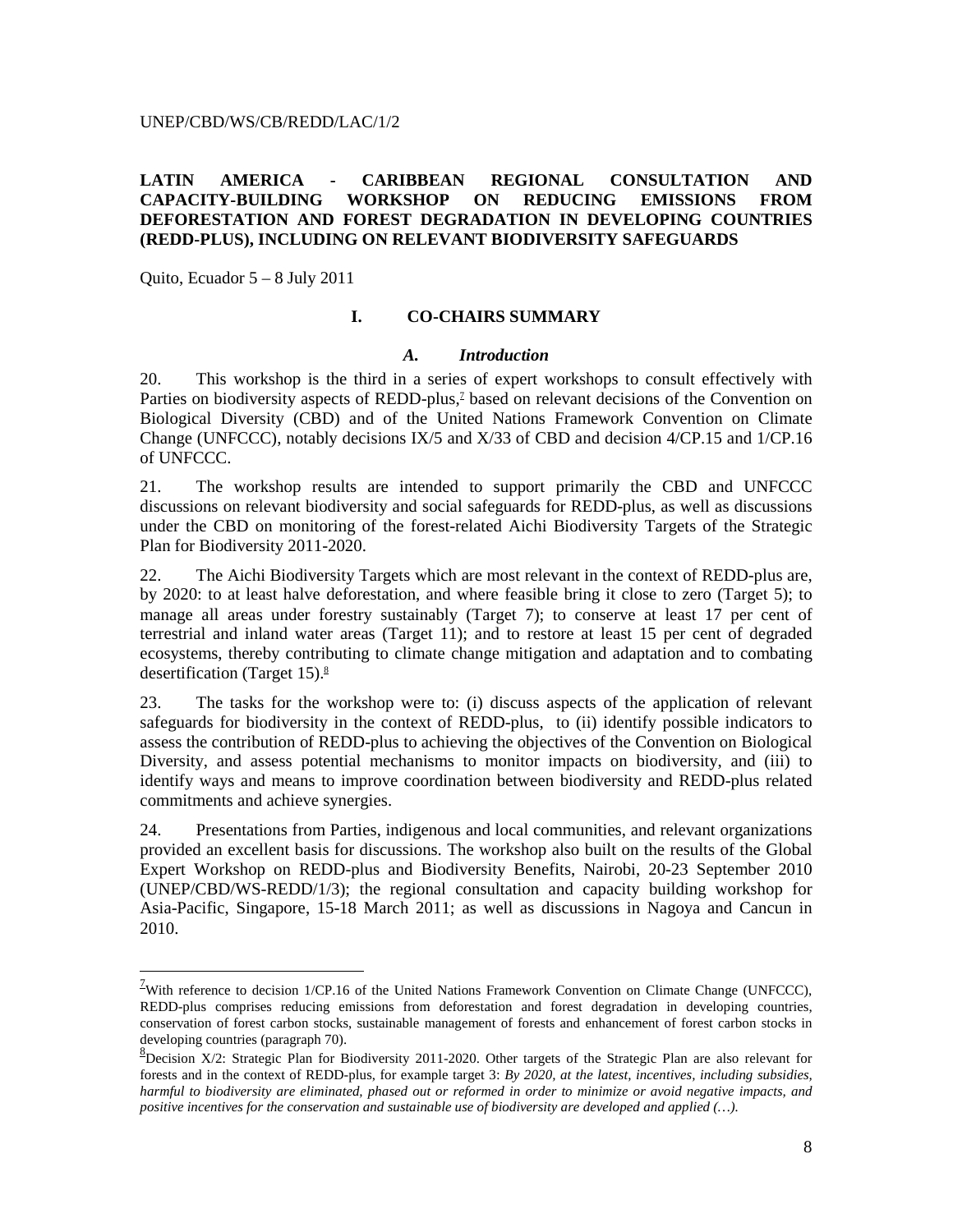Participants adopted the following co-chairs summary:

# *B. Safeguards*

25. A well-designed, well-implemented REDD-plus mechanism would generate unprecedented benefits for biodiversity. Several potential risks to biodiversity have been identified at the Global Expert Workshop on REDD-plus and Biodiversity, held in Nairobi in September 2010. The greatest risks for biodiversity at this stage are if REDD-plus is not welldesigned, and if a REDD-plus mechanism is not sufficiently funded.

26. Biodiversity safeguards, and safeguards for indigenous peoples and local communities, will be essential for the long-term success of REDD-plus. However, the group recognized that an evolving approach to REDD-plus social and biodiversity benefits and safeguards is necessary in order to respect the variety of national situations and states of readiness.

27. While recognizing that REDD-plus cannot solve all relevant governance and environmental challenges, all safeguards and actions, including for the equitable sharing of benefits, need to be based on clear policies and understanding of sustainable land use, natural resource use, and land tenure rights. Impacts on indigenous peoples and local communities, and benefit-sharing are closely linked to solving land tenure and rights issues, including the rights to the forest carbon.

28. Many national level policies, laws, regulations and experiences are relevant to REDDplus biodiversity safeguards, although not developed specifically for that purpose (for example, forest and protected area legislation, and mechanisms for payments for ecosystem services). Such policies and experiences should be taken into account in REDD-plus efforts.

29. Three existing frameworks for biodiversity and indigenous and local community safeguards were reviewed in detail: The *UN-REDD Programme Social and Environmental Principles and Criteria*; the relevant *World Bank Safeguard Policies*;<sup>2</sup> and the *REDD*+ *Social & Environmental Standards.*<sup>10</sup> These three frameworks were found to be a good basis for covering all main biodiversity risks in principle, and for addressing the 'Cancun safeguards' (UNFCCC decision 1/CP.16). However, not all safeguards are covered equally or sufficiently in all frameworks (a detailed analysis is provided in annex I). Key overall gaps include:

(iv) There are no specific safeguards that address the risk of inappropriate afforestation in areas of high biodiversity value. The guidance on afforestation, reforestation and forest restoration provided by the CBD in decision  $X/33$  paragraph  $8(p)^{11}$  could fill this gap, to

<u>.</u>

<sup>&</sup>lt;sup>9</sup> Notably, World Bank safeguard policies on Environmental Assessment (OP/BP 4.01), Natural Habitats (OP/BP 4.04), Forests (OP/BP 4.36), Involuntary Resettlement (OP/BP 4.12), and Indigenous Peoples (OP/BP 4.10).

 $\frac{10}{10}$  The standards were developed by the CCBA and Care International

 $\frac{11}{11}$  X/33 para 8(p) *'Invites* Parties and other Governments, according to national circumstances and priorities, as well as relevant organizations and processes, to consider the guidance below on ways to conserve, sustainably use and restore biodiversity and ecosystem services while contributing to climate change mitigation and adaptation: (p) When designing, implementing and monitoring afforestation, reforestation and forest restoration activities for climate change mitigation consider conservation of biodiversity and ecosystem services through, for example:

<sup>(</sup>i) Converting only land of low biodiversity value or ecosystems largely composed of non-native species, and preferably degraded ones;

<sup>(</sup>ii) Prioritizing, whenever feasible, local and acclimated native tree species when selecting species for planting;

<sup>(</sup>iii) Avoiding invasive alien species;

<sup>(</sup>iv) Preventing net reduction of carbon stocks in all organic carbon pools;

<sup>(</sup>v) Strategically locating afforestation activities within the landscape to enhance connectivity and increase the provision of ecosystem services within forest areas.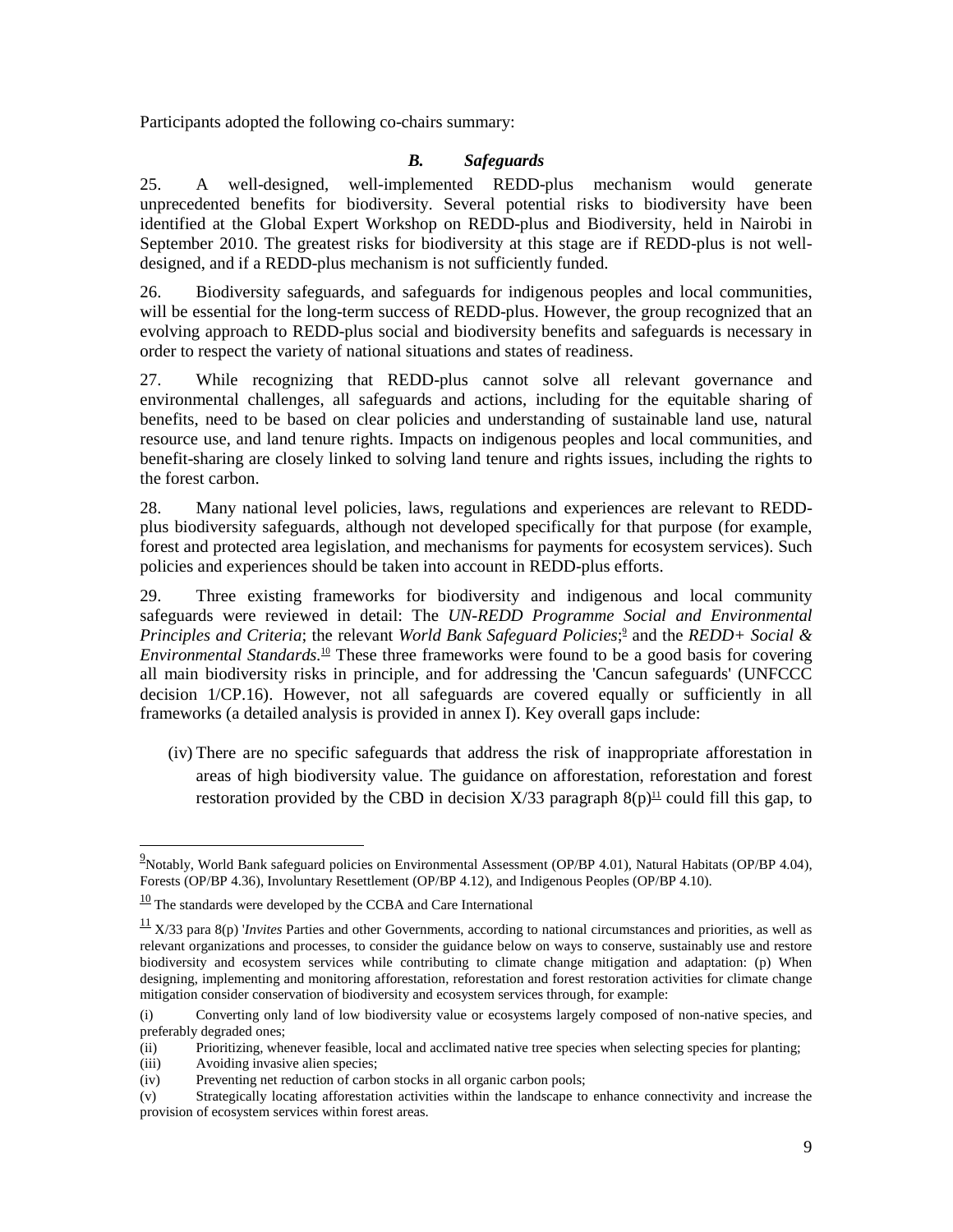cover the possibility that such activities are considered as part of 'enhancement of forest carbon stocks' under REDD-plus;

(v) The potential loss of traditional knowledge and of the cultural and spiritual identity of indigenous peoples and local communities is not sufficiently covered. This includes the concern that REDD-related payments could alter and undermine the traditional way of life and related knowledge and customary practices of indigenous peoples and local communities.

30. It would be useful to further harmonize existing frameworks, to simplify application at country level and allow for compatibility at global level. The standards, guidance, and other related tools developed at the international level should be harmonized to help countries to address safeguards.

31. Lack of tangible livelihood benefits to indigenous peoples and local communities and lack of equitable benefit-sharing between relevant stakeholders is a possible threat to the success of REDD-plus, and addressing this should be a priority.

32. REDD-plus efforts should build on community-based governance systems, where appropriate, and acknowledge the shared responsibility of national governments in strengthening community-based institutions of indigenous and local communities with regards to the sustainable management, use, and control of biodiversity and natural resources.

33. The 'Cancun safeguards' (UNFCCC decision 1/CP.16) should be understood to mean that under paragraph 2 (a) in Appendix I, special attention should be placed on consistency with the other Rio conventions: the CBD and the United Nations Convention on Combating Desertification (UNCCD), and on consistency with national biodiversity strategies and action plans.

34. Sufficient financial incentives and technical capacity to ensure the application of relevant safeguards, and to achieve biodiversity benefits, are missing in most countries. Adequate technical and financial support should be delivered to REDD-plus countries to ensure the compliance of safeguards and the sustainability of these processes.

# *C. Indicators at national level*

35. The primary indicators for measuring REDD-plus biodiversity impacts, both positive and negative, at national level should focus in particular on (i) fragmentation and connectivity of forests; (ii) status and trends of protected areas; and (iii) area of degraded habitat or ecosystem restored, (iv) distribution of invasive alien species, as well as (v) area of forests under sustainable management. However, it will be a challenge to monitor whether a change in biodiversity is directly related to REDD-plus or not.

36. Displacement of pressure on other ecosystems and biodiversity remains a key concern and it is yet unclear how this can be prevented and monitored, in particular at international level.

37. Assessment of biodiversity impacts and related indicators should be simple, feasible, and cost-effective. To this end, it is important that synergies with other indicator processes should be sought. Appropriate existing tools, processes and information are, for example, the FAO Global Forest Resources Assessment, and monitoring by the International Tropical Timber Organization (ITTO); the Global Forest Observation Initiative; the National Ecological Gap Analysis for the CBD programme of work on protected areas; national reports of Parties to CBD and national communications to UNFCCC; and maps and information on Key Biodiversity Areas, Invasive Alien Species, and other biodiversity indicators, for example, those identified by the Global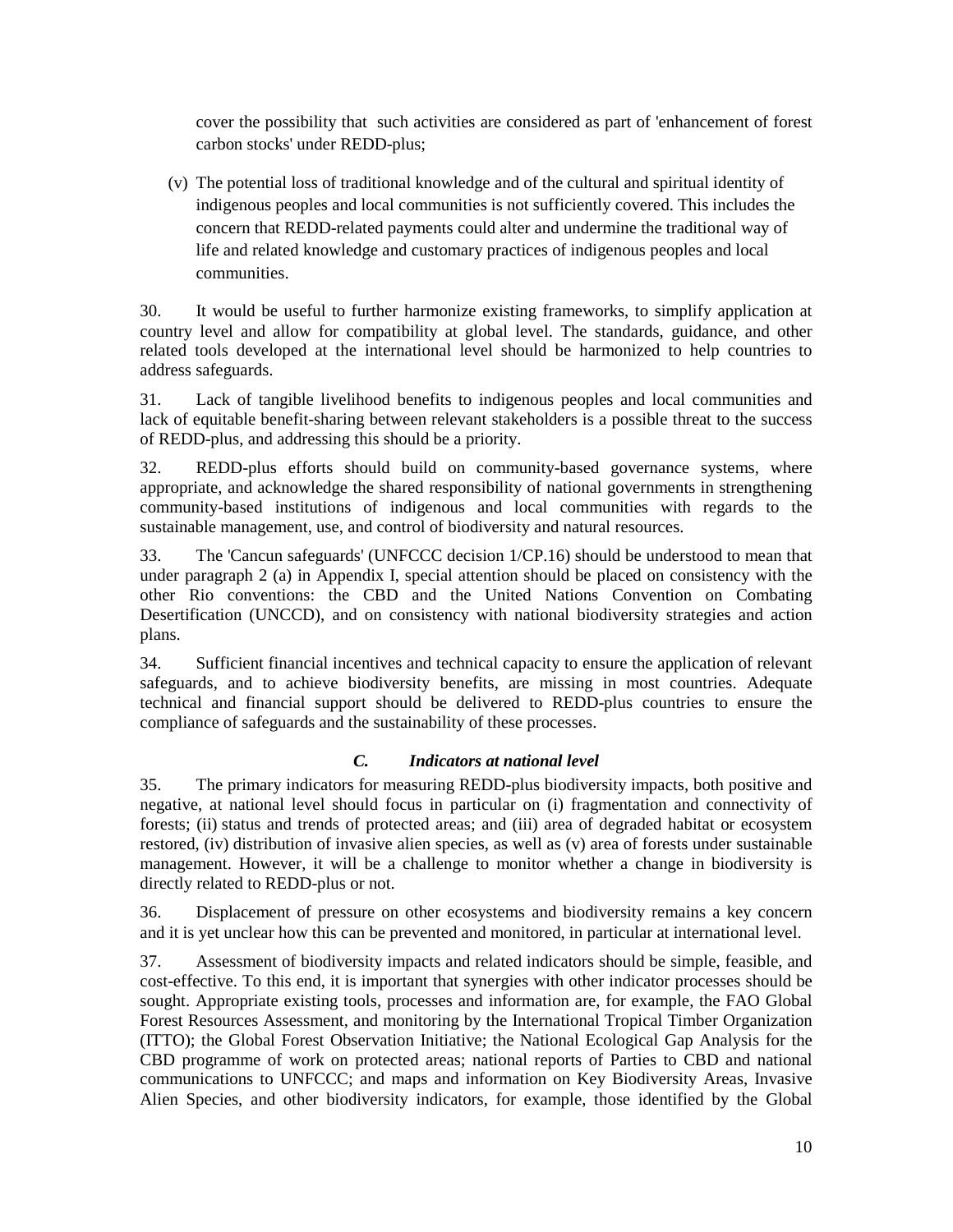Biodiversity Indicators Partnership. Available and relevant tools should be harmonized to facilitate their implementation by REDD-plus countries.

38. There is a need for monitoring the impacts of REDD-plus on indigenous peoples and local communities, in accordance with the main risks identified by the Nairobi Global Expert Workshop. Indicators could include: (i) indicators on full and effective participation; (ii) status and trends of boundaries of indigenous territories, land tenure, and access rights; (iii) involuntary resettlements; (iv) changes in livelihoods and traditional knowledge related to REDD-plus, and (v) gender equality and rights and livelihoods of women. However, it should be noted that the social indicators identified here are not necessarily indicators to be used at global level, and that any monitoring of social impacts on a significant scale will be costly and requires adequate resources and capacity.

39. Indigenous peoples and local communities can also be essential in cost-effective monitoring of impacts of REDD-plus on biodiversity. This could include links to indicators about traditional knowledge, for example the quality and quantity of natural resources and biodiversity that is used for traditional purposes such as cultural ceremonies.

40. Indicators to measure the level of participation from indigenous peoples and local communities, including gender considerations, and the status of biodiversity in their territories, are important.

41. There is generally a need to build further capacity and expertise to monitor biodiversity impacts of REDD-plus.

# *D. Synergies between Conventions*

42. It is encouraging to observe that REDD-plus has already proved to be a catalyst for increased coordination and synergies between UNFCCC and CBD, and this workshop is a clear example. However, collaboration at all levels needs to be further improved, in particular when discussing the development of financing mechanisms with relevance for biodiversity, land management and climate change; and regarding monitoring and reporting.

43. The new Strategic Plan for Biodiversity 2011-2020 and REDD-plus efforts can be mutually supportive, while respecting the respective Convention mandates. Every effort should be made to support the success of REDD-plus and its multiple benefits, as this will directly contribute towards the forest-related targets of the Strategic Plan.

44. Whether or not existing safeguards cover all risks will depend on the details of the scope of REDD-plus and on terms and definitions. In that context, terms and definitions (such as 'natural forests' and other key concepts relating to mitigation and adaptation to climate change) should be harmonized as much as possible between the members of the Collaborative Partnership on Forests (CPF), while respecting the respective Convention mandates.

45. Coordination between national focal points remains a challenge in many countries and requires adequate resources.

46. The Rio conventions should enhance coordination and communication through the Secretariats. This should result in consistent messages to the Parties, including on relevant REDD-plus safeguards.

# *E. General observations*

47. For the development and application of relevant biodiversity safeguards and for the assessment of REDD-plus impacts on biodiversity, developing countries require a reliable supply of financial resources, as outlined in decision X/3 of Convention on Biological Diversity on resource mobilization and relevant earlier decisions on this subject.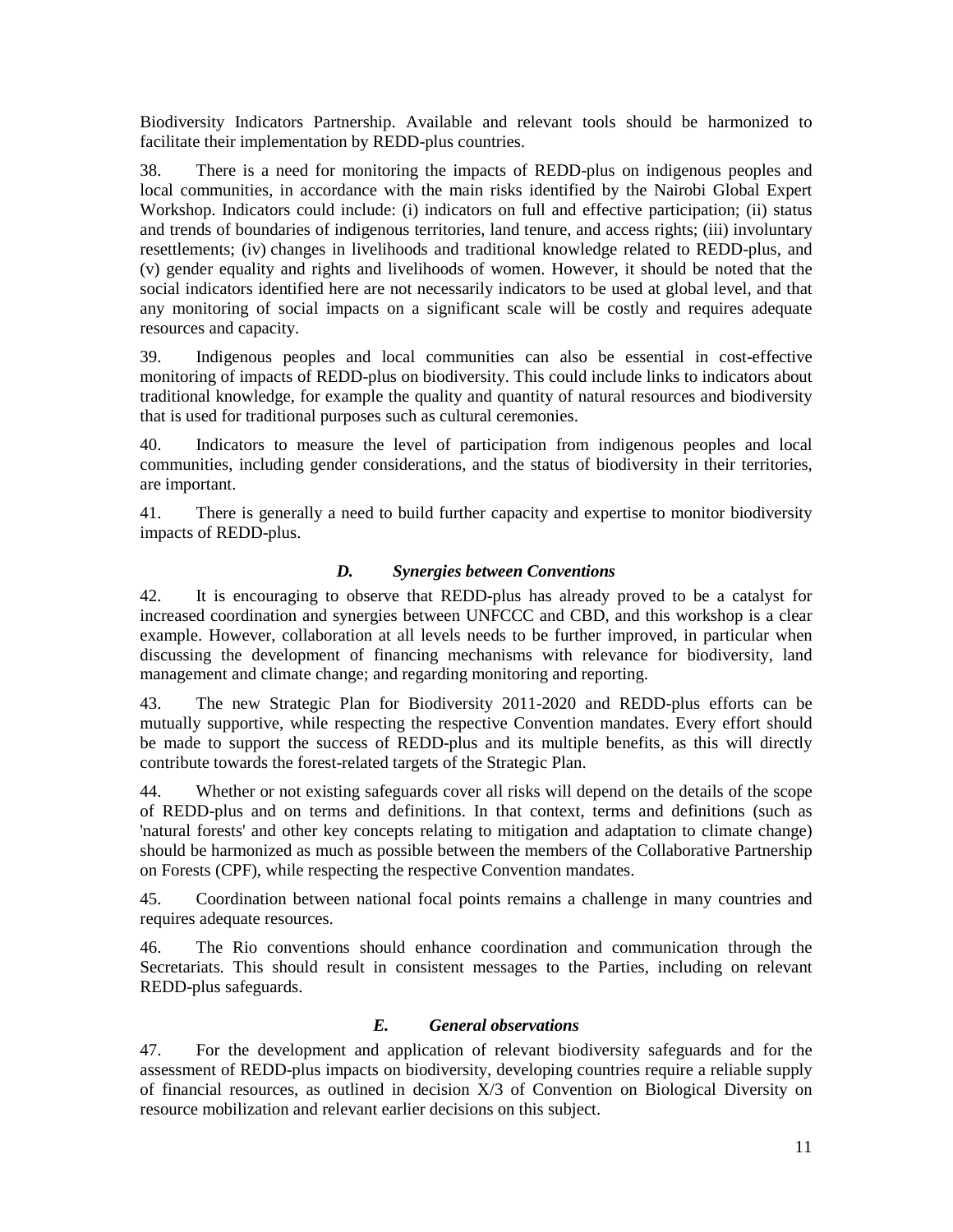48. The participants requested the Secretariat to make the workshop results available to the UNFCCC, by appropriate means, as well as to Parties, relevant organizations, partnerships and initiatives, and indigenous and local communities, and to make use of its results also in the context of the subsequent regional workshops and other fora on this subject.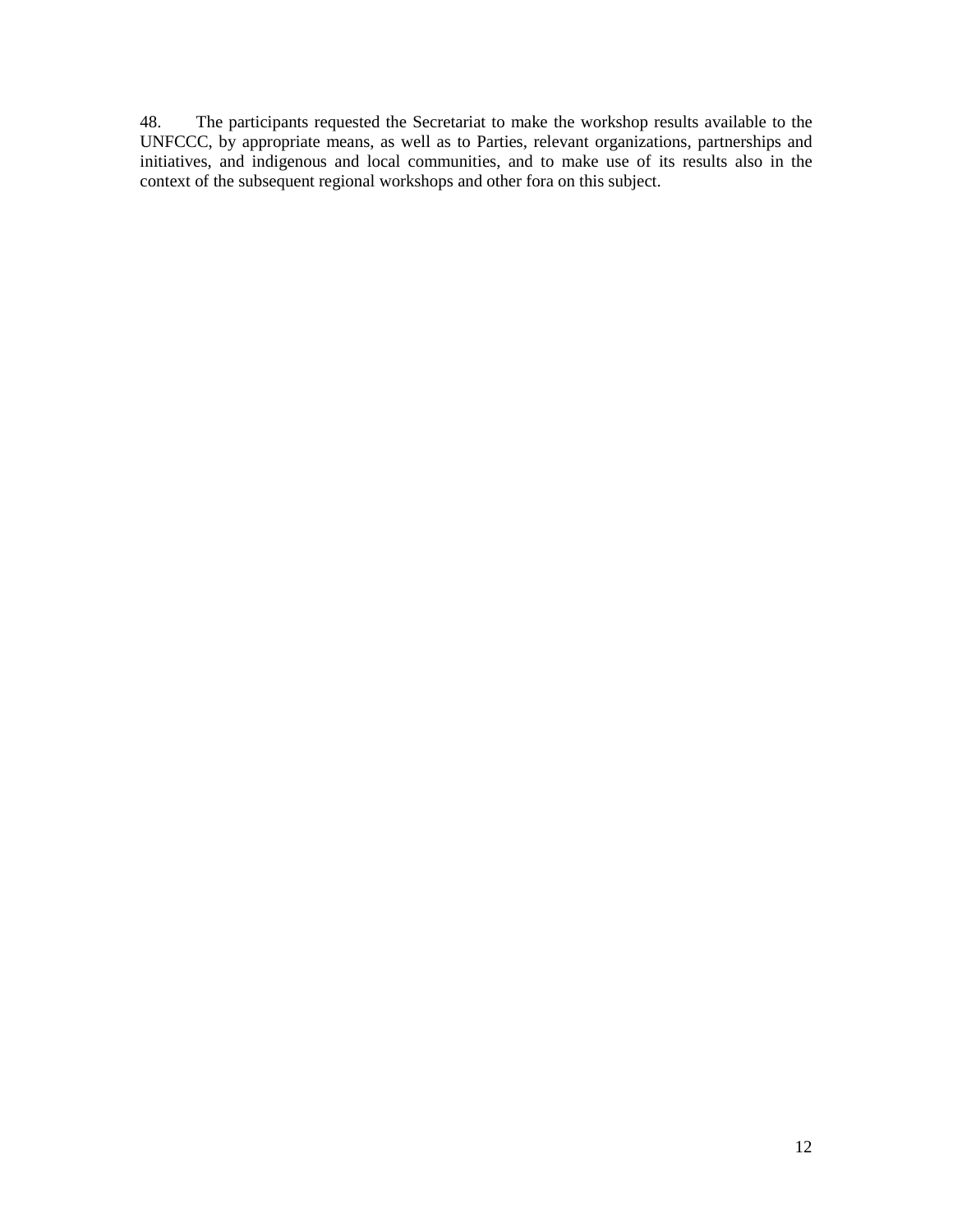## UNEP/CBD/WS/CB/REDD/APA

## **ASIA-PACIFIC REGIONAL CONSULTATION AND CAPACITY-BUILDING WORKSHOP ON REDUCING EMISSIONS FROM DEFORESTATION AND FOREST DEGRADATION IN DEVELOPING COUNTRIES (REDD-PLUS), INCLUDING ON RELEVANT BIODIVERSITY SAFEGUARDS**

Singapore, 15 – 18 March 2011

-

## **CO-CHAIRS SUMMARY**

1. This workshop is the second in a series of expert workshops to consult effectively with Parties on biodiversity aspects of REDD-plus<sup>12</sup>, based on relevant decisions of the Convention on Biological Diversity (CBD) and of the United Nations Framework Convention on Climate Change (UNFCCC), notably decisions IX/5 and X/33 of CBD and decision 4/CP.15 and 1/CP.16 of UNFCCC. Views from CBD Parties have also been invited by notification 2011-018, with a deadline for submission of 30 April 2011.

2. The workshop results are intended to support both the CBD and UNFCCC discussions on relevant biodiversity safeguards for REDD-plus, as well as on the monitoring of biodiversity in the context of the forest-related Aichi Targets of the Strategic Plan for Biodiversity 2011-2020, for example through the Ad Hoc Technical Expert Group (AHTEG) meeting on indicators for the Strategic Plan, due to take place in June 2011.

3. The Aichi targets which are most relevant in the context of REDD-plus are, by 2020: to at least halve deforestation, and where feasible bring it close to zero (Target 5); to manage all areas under forestry sustainably (Target 7); to conserve at least 17 per cent of terrestrial and inland water areas (Target 11); and to restore at least 15 per cent of degraded ecosystems, thereby contributing to climate change mitigation and adaptation and to combating desertification (Target  $15)^{\frac{13}{2}}$ .

4. The tasks for the workshop were to: (i) discuss aspects of the application of relevant safeguards for biodiversity in the context of REDD-plus, and to (ii) identify possible biodiversity indicators to assess the contribution of REDD-plus to achieving the objectives of the Convention on Biological Diversity, and assess potential mechanisms to monitor impacts on biodiversity.

5. Presentations from Parties, indigenous and local communities, and relevant organizations provided an excellent basis for discussions in three working groups. The workshop also built on the results of the Global Expert Workshop on REDD-plus and Biodiversity Benefits, Nairobi, 20- 23 September 2010 (UNEP/CBD/WS-REDD/1/3), as well as discussions in Nagoya and Cancun in 2010.

 $\frac{12}{12}$  With reference to decision 1/CP.16 of the United Nations Framework Convention on Climate Change (UNFCCC), REDD-plus comprises reducing emissions from deforestation and forest degradation in developing countries; and the role of conservation, sustainable management of forests and enhancement of forest carbon stocks in developing countries.

<sup>&</sup>lt;sup>13</sup> Decision X/2: Strategic Plan for Biodiversity 2011-2020. Other targets of the Strategic Plan are also relevant for forests and in the context of REDD-plus, for example target 3: *By 2020, at the latest, incentives, including subsidies, harmful to biodiversity are eliminated, phased out or reformed in order to minimize or avoid negative impacts, and positive incentives for the conservation and sustainable use of biodiversity are developed and applied (…).*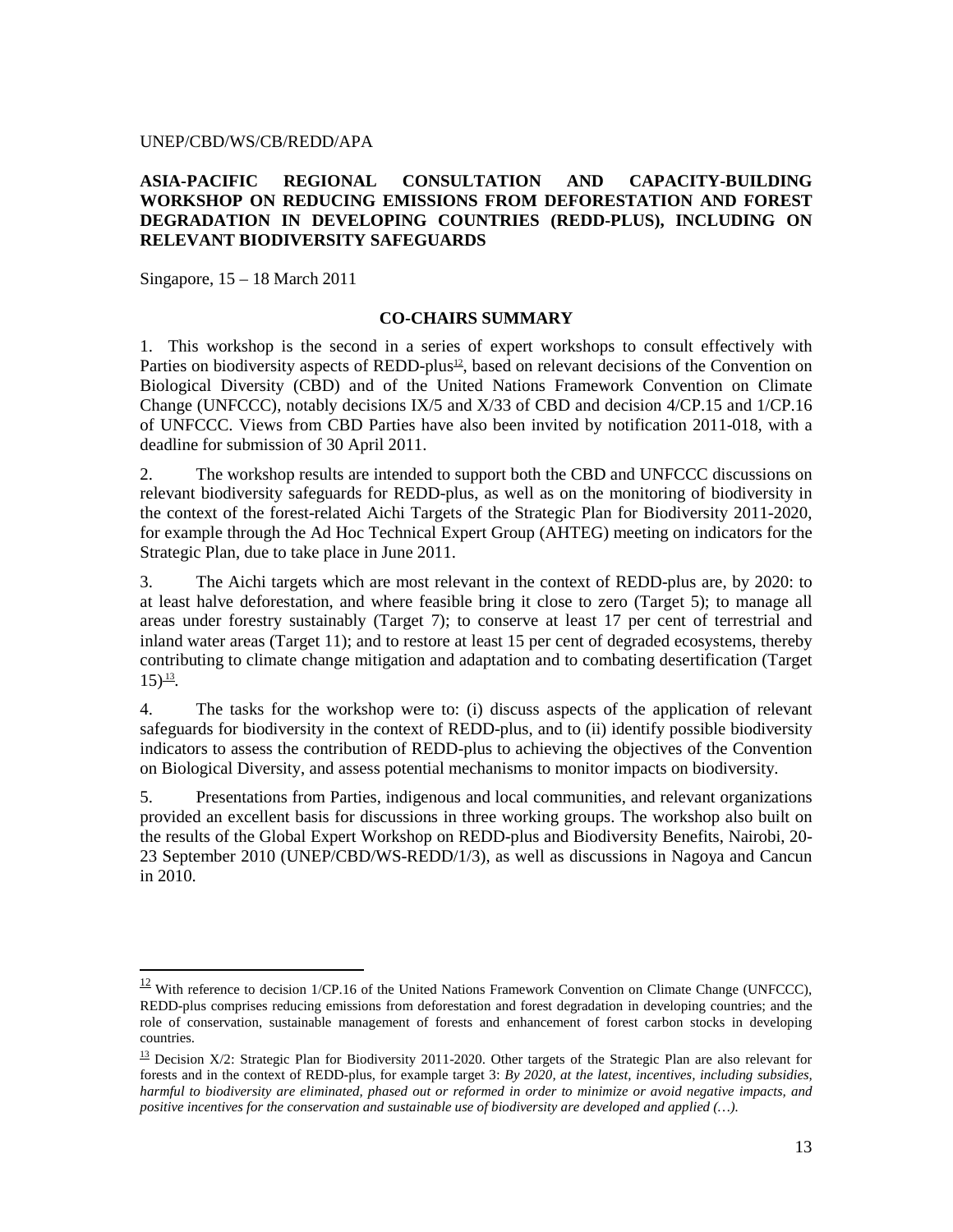6. It was recognized that there are numerous challenges with advancing work in this area, for example, differences between safeguard approaches<sup>14</sup> in the context of REDD-plus pilot and demonstration activities. It was also realized that there was generally a lack of capacity and expertise to monitor biodiversity impacts of REDD-plus, and a need to improve indicators, and tools for enhancing biodiversity benefits. The workshop discussed at length whether recommendations should be developed for the sub-national and local level, or for the national level. It was agreed that since the Convention on Biological Diversity operates at the global, regional and national level, the focus of discussions should be limited to these levels. Therefore global indicator frameworks should be developed for implementation at the national level.

7. Building on the Nairobi Global Expert Workshop, the following points were emphasized:

(a) If REDD-plus is successful at reducing deforestation and forest degradation, and promoting forest conservation, sustainable management of forests, and enhancement of forest carbon stocks, it will have significant and unprecedented benefits for biodiversity also.

(b) A well-implemented REDD-plus mechanism also has the potential to enhance the ecosystem services to deliver multiple benefits for countries, in particular to indigenous peoples and local communities.

(c) Developing safeguards for the protection and conservation of natural forests and biodiversity, for respecting the knowledge and rights of indigenous peoples and local communities, and also for promoting their full and effective participation in relevant REDD-plus activities and processes is essential for the success of the REDD-plus approach in general.

(d) REDD-plus efforts should enhance other ecosystem services, wherever possible, and carbon sequestration should be seen as one of many equally important ecosystem services.

(e) The meeting decided to develop guidance on biodiversity safeguards and generic indicators applicable at national level for assessing REDD-plus biodiversity impacts.

8. Findings and recommendations from the working groups relating to relevant biodiversity safeguards include:

(a) It is important to retain the spirit and effectiveness of the safeguards in UNFCCC decision 1/CP.16, when they are applied at national level. Many national level policies, laws, regulations, etc., which are applicable to REDD-plus biodiversity safeguards already exist, although they were not developed specifically for that purpose (e.g., forest and protected area legislation). Such policies, including those based on traditional ecological and local knowledge, should be considered as a basis for REDD-plus efforts.

(b) In most countries, National Biodiversity Strategies and Action Plans (NBSAPs) contain elements relevant for biodiversity risks and relevant safeguards, and could be an important basis for incorporating biodiversity conservation measures in REDD-plus policies. Vice-versa, the development of REDD-plus policies can contribute to improved, more comprehensive NBSAPs.

(c) There is a confusing proliferation of terms in the context of safeguards: principles, criteria, standards, policies, etc. The meaning of these terms differs although they are often used interchangeably. It was noted that there are several different emerging approaches to implementing REDD-plus safeguards, and there is a need to develop a common understanding.

-

 $14$  Notably, the UN REDD draft Social and Environmental Principles and Criteria; the World Bank safeguard policies on Environmental Assessment (OP/BP 4.01), Natural Habitats (OP/BP 4.04), Forests (OP/BP 4.36), Involuntary Resettlement (OP/BP 4.12), and Indigenous Peoples (OP/BP 4.10); and the Climate, Community and Biodiversity (CCB) Standards.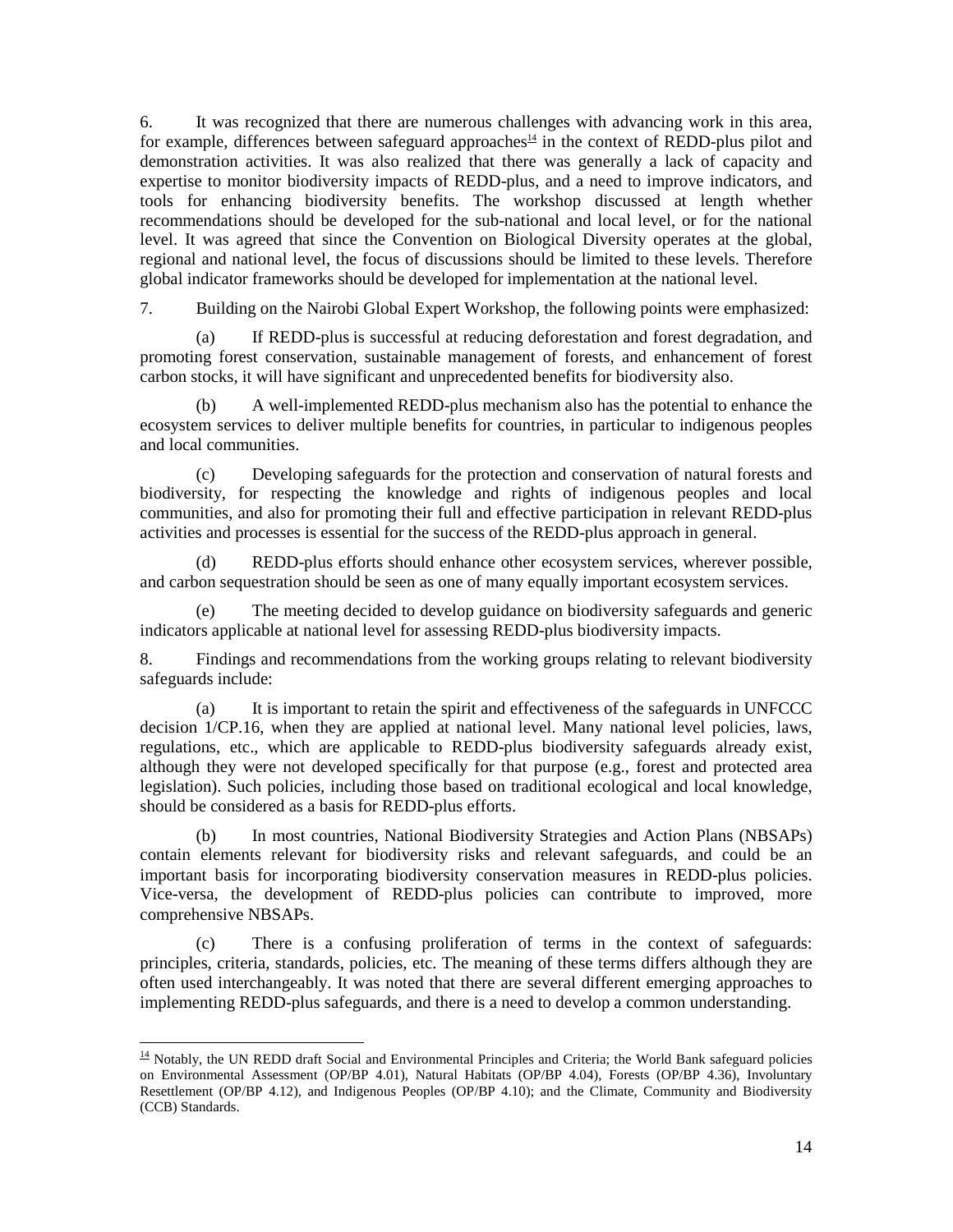(d) There are gaps in existing and emerging safeguard approaches. *Inter alia*, applying the precautionary approach to natural resource management; the principle of free prior and informed consent; spatially explicit identification of forest areas of high biodiversity value; and a monitoring system with national baselines are key principles/criteria that are not sufficiently addressed in some of the existing frameworks.

(e) In addressing biodiversity safeguards there is a need to recognise the components of biodiversity: ecosystems, species and genetic diversity.

(f) The value of biodiversity and ecosystem services needs to be better recognised to assist with the mobilization of financial resources and the development of incentives for the application of safeguards. The application of safeguards, in addition to financial resources, would also require countries to have in place appropriate legislation, policy frameworks, and full and effective stakeholder participation.

9. Findings and recommendations related to the assessment of REDD-plus impacts on biodiversity include:

(a) Essential information for biodiversity safeguards will include (i) location, extent, composition and changes over time of natural forests, and (ii) location, extent, composition, and changes over time of high biodiversity areas. Appropriate existing tools, processes and information could be the basis for biodiversity baselines and monitoring, for example, the FAO Global Forest Resources Assessment; the Global Forest Observation Initiative; the National Ecological Gap Analysis for CBD Programme of Work on Protected Areas; National Reports of Parties to the CBD and national communications to the UNFCCC; and Key Biodiversity Areas, and other biodiversity indicators, for example, identified by the Global Biodiversity Indicators Partnership.

(b) Particular attention to biodiversity issues may be needed when aiming to increase the forest area in the context of REDD-plus, aiming for multi-functional forest landscapes. This requires effective land-use planning. The CBD Ad Hoc Technical Expert Group on Biodiversity and Climate Change guidance on biodiversity aspects of afforestation and reforestation are relevant in this context.

(c) The rights of indigenous peoples and local communities regarding customary use of traditional territories, land and natural resources should be ensured through national legislation/instruments.

(d) Plans for regular monitoring and review of biodiversity and ecosystem services need to be in place to ensure that existing livelihood opportunities and biodiversity are maintained and enhanced.

(e) There is a gap in the availability of data needed for the monitoring of biodiversity. In the framework of the principles of the conservation commons, there should be free and open access to biodiversity data and information for assessment purposes pursuant to CBD COP Decision X/7 and X/15.

10. The workshop identified *inter alia* the following capacity building needs:

(a) Enforcement of legislation and development of good governance takes time, but it should not lead to the situation of 'perfect being the enemy of the good'. Countries can build on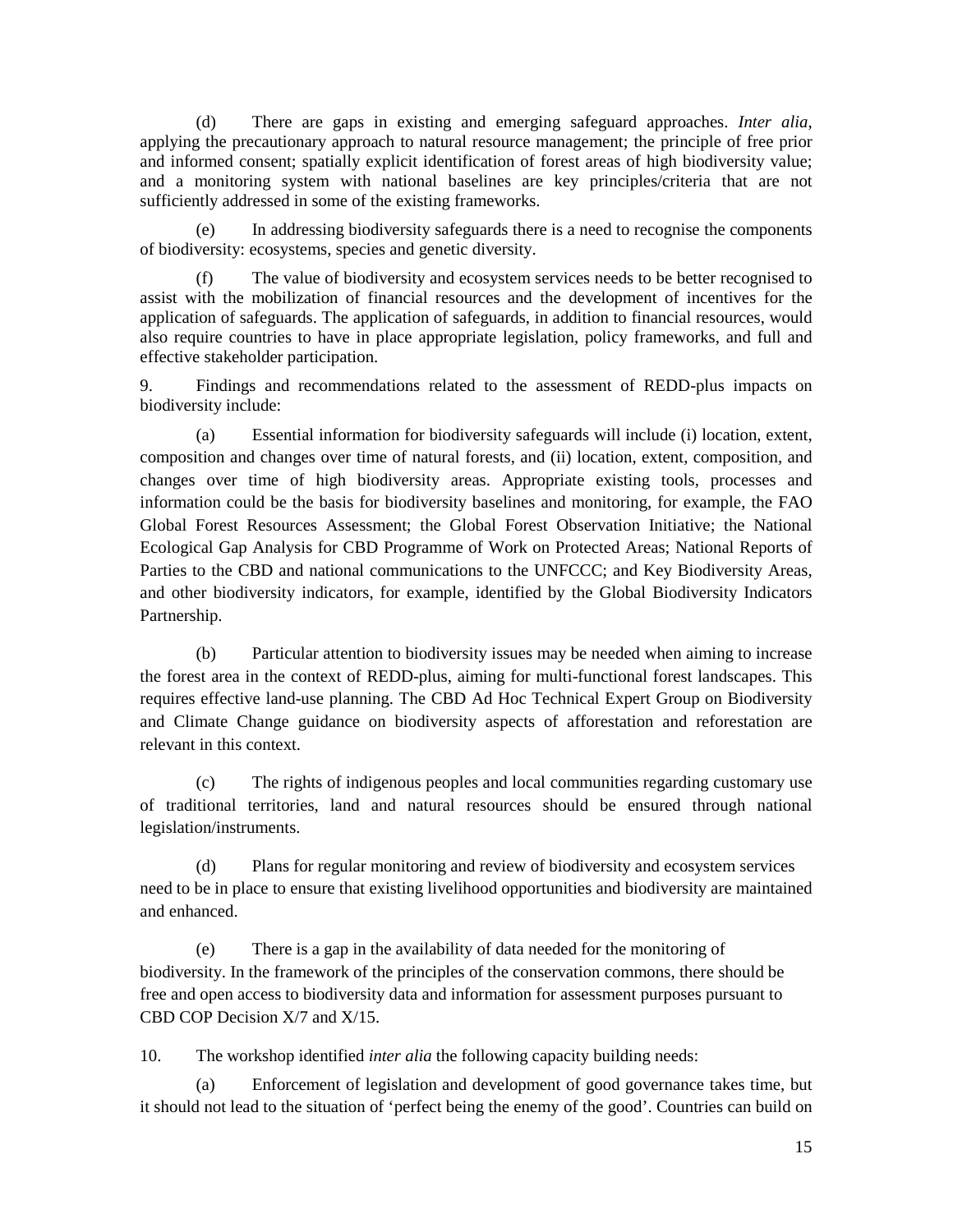existing institutions, tools and processes, both for the application of safeguards, and for the assessment of biodiversity impacts. At the same time, capacity needs to be increased and sustained at all relevant levels, and national-level tools and processes should be further improved, including through technology transfer.

(b) It is important to learn from community-based natural resources management and other areas of Sustainable Forest Management (SFM), which includes aspects of conservation and sustainable use of biodiversity: REDD-plus could possibly use existing SFM criteria and indicators, as appropriate.

(c) Reporting frameworks under UNFCCC and Convention on Biological Diversity are completely different and it is important to harmonize them as much as possible, to decrease the reporting burden on countries.

11. The workshop endorsed the key research and development needs as identified in the Nairobi Workshop (UNEP/CBD/WS-REDD/1/3).

12. Participants expressed interest in further enhancing their understanding of REDD-plus and safeguard approaches to REDD-plus through capacity building efforts.

13. For the development and application of relevant biodiversity safeguards, and for the assessment of REDD-plus impacts on biodiversity, developing countries require adequate and predictable financial resources, as outlined in decision X/3 of Convention on Biological Diversity on resource mobilization and relevant earlier decisions on this subject.

The participants requested the Secretariat to make the workshop results available to the UNFCCC, by appropriate means, as well as to Parties, relevant organizations, partnerships and initiatives, and indigenous and local communities, and to make use of its results also in the context of the subsequent regional workshops on this subject, as well as the Ad Hoc Technical Expert Group on indicators for the Strategic Plan for Biodiversity 2011-2020.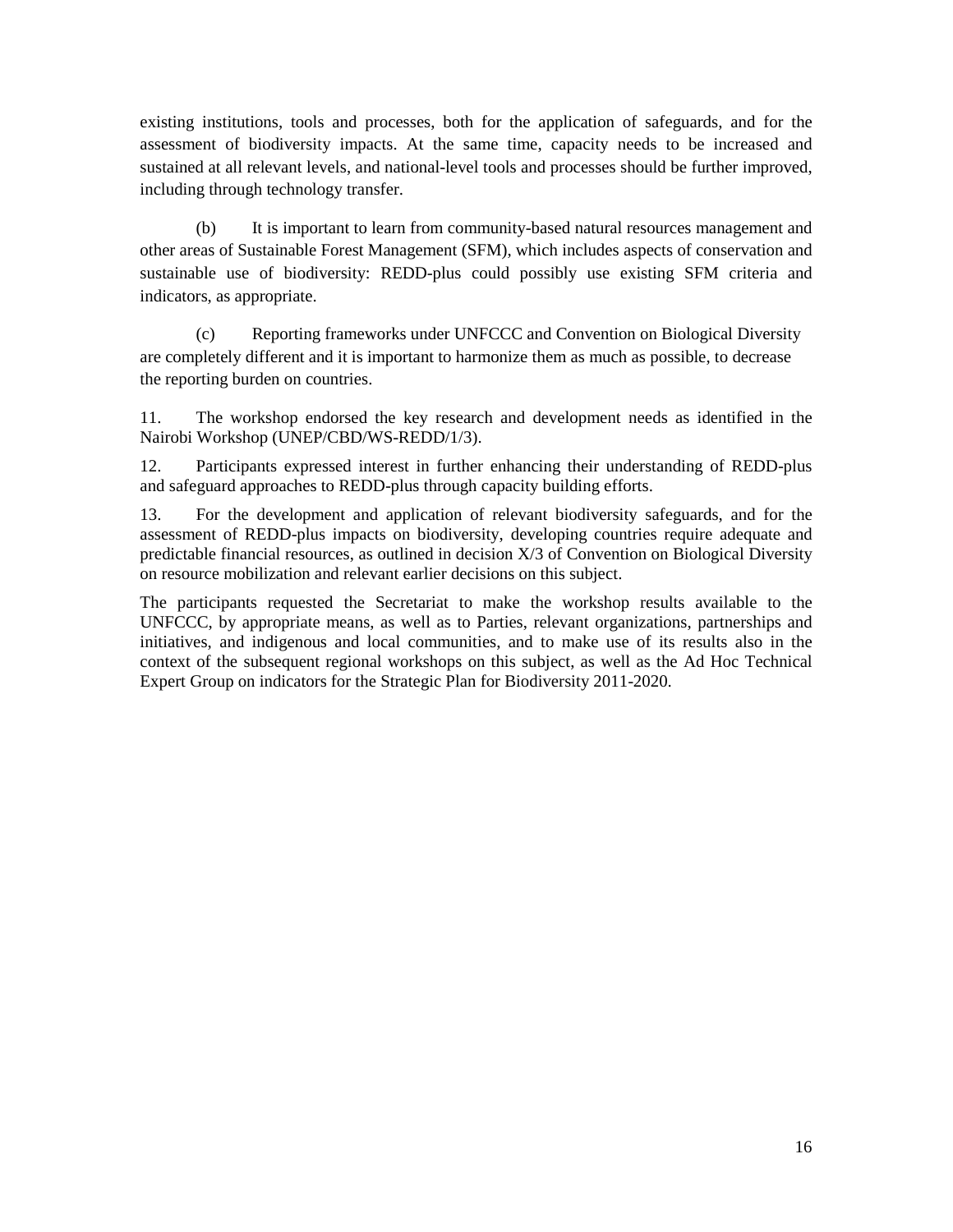### UNEP/CBD/WS-REDD/1/3

## **GLOBAL EXPERT WORKSHOP ON BIODIVERSITY BENEFITS OF REDUCING EMISSIONS FROM DEFORESTATION AND FOREST DEGRADATION IN DEVELOPING COUNTRIES**

Nairobi, 20-23 September 2010

<u>.</u>

## **I. CO-CHAIRS SUMMARY**

1. If REDD-plus<sup>15</sup> is successful at reducing deforestation and forest degradation, and promoting forest conservation, it will have significant and unprecedented benefits for biodiversity.

2. A well designed REDD-plus mechanism also has the potential to deliver significant benefits to indigenous peoples and local communities.

3. Both biodiversity and the full and effective participation of indigenous peoples and local communities are necessary for the success of REDD-plus. The permanent storage of carbon depends on well-functioning and resilient forest ecosystems, and on indigenous and local community participation and ownership.

4. Multiple benefits of REDD-plus, such as biodiversity benefits and benefits for indigenous peoples and local communities, are already being realized in many countries that are taking REDD-plus activities forward, e.g. through mapping exercises and through developing integrated REDD-plus national plans.

5. At this stage, the biggest risk to biodiversity and indigenous peoples and local communities from REDD-plus is that a well-designed REDD-plus mechanism is not agreed upon and successfully implemented.

6. Other specific risks for biodiversity identified by the meeting include:

The conversion of natural forests to plantations and other land uses of low biodiversity value and low resilience; and the introduction of growing of biofuel crops;

(b) Displacement of deforestation and forest degradation to areas of lower carbon value and high biodiversity value;

(c) Increased pressure on non-forest ecosystems with high biodiversity value;

(d) Afforestation in areas of high biodiversity value.

7. Other specific risks of REDD-plus for indigenous peoples and local communities include:

(a) The loss of traditional territories and restriction of land and natural resource rights;

(b) Lack of tangible livelihood benefits to indigenous peoples and local communities and lack of equitable benefit sharing;

 $15$  In this report, REDD-plus refers to reducing emissions from deforestation and forest degradation and the role of conservation, sustainable management of forests and enhancement of forest carbon stocks in developing countries. As negotiations under the UNFCCC are ongoing, acronyms within the co-chairs summary are used for the purpose of shortening the text, without any attempt to pre-empt or pre-judge ongoing or future negotiations under the United Nations Framework Convention on Climate Change (UNFCCC). The Plurinational State of Bolivia expressed its reservation to the use of the acronym REDD-plus in the co-chairs summary and refers to this mechanism as 'forestrelated activities', considering that a) forests are not only important for emission reduction but they also have other multiple benefits as expressed in the co-chairs' summary and b) in accordance with CBD decision IX/5 the mandate for this workshop refers to reducing emissions from deforestation and forest degradation in developing countries.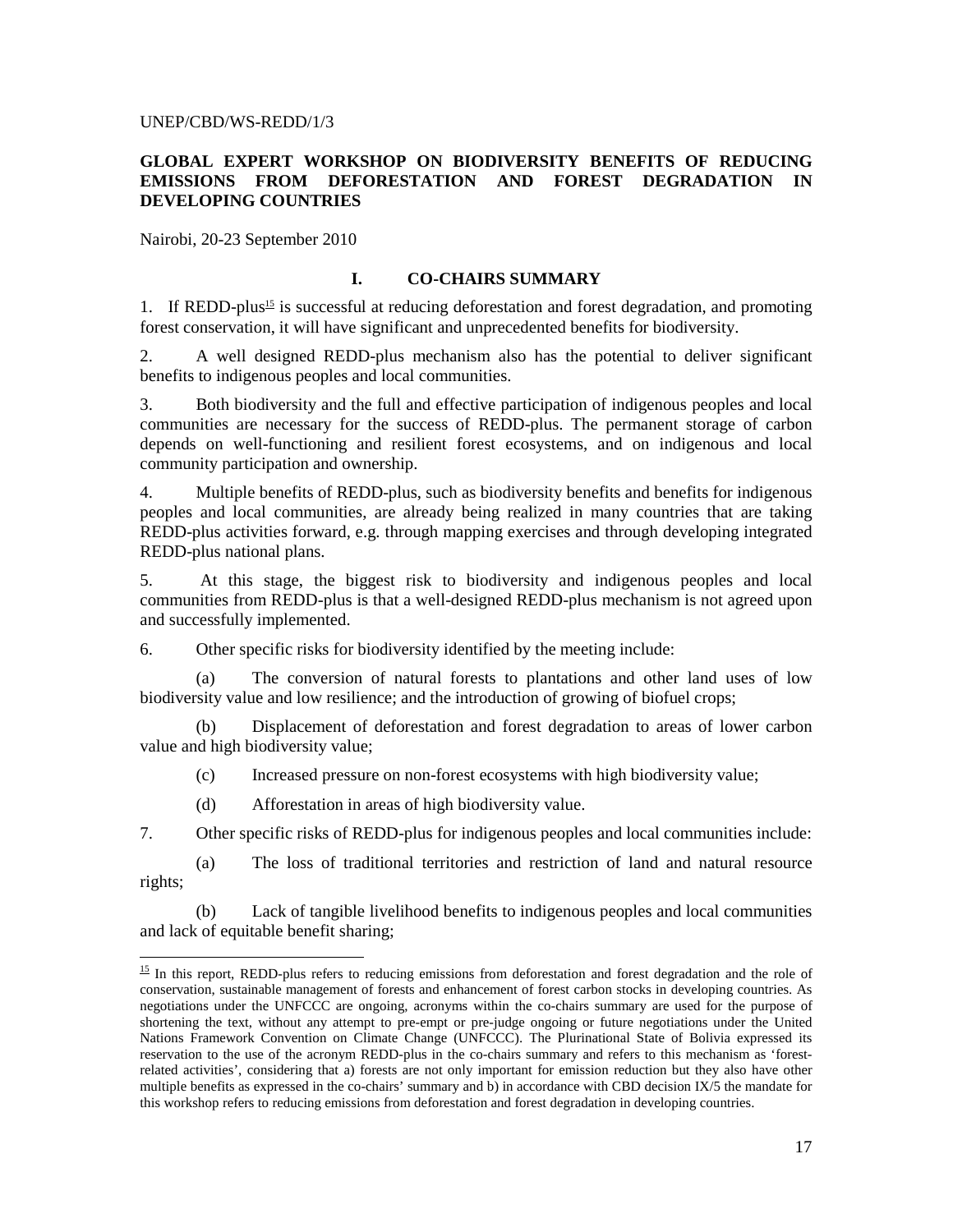- (c) Exclusion from designing and implementation of policies and measures;
- (d) Loss of traditional ecological knowledge.

8. Safeguards, if designed and implemented appropriately, will reduce the risks and enhance the potential benefits of REDD-plus, for example by ensuring that conversion of natural forests is avoided, and ensuring full and effective participation of indigenous peoples and local communities based on the United Nations Declaration on the Rights of Indigenous Peoples, in particular the principle of free, prior and informed consent.

9. Action for multiple benefits needs to be taken at several levels. National governments play the key role in ensuring multiple benefits through the implementation of REDD-plus. National plans and national approaches benefit from the integration of climate change, biodiversity, and development objectives and strategies. This requires effective cross-sectoral coordination and harmonization of relevant policies and laws (agriculture, energy, environment, forests, biodiversity, and others), and integrated land use planning at the national scale.

10. Successful implementation of REDD-plus is dependent on transparent and effective national governance structures.

11. The CBD can support the implementation of REDD-plus through its programmes of work and its biodiversity monitoring efforts, including by:

(a) Encouraging the Parties to maximize the benefits for biodiversity, for example through prioritizing the conservation of natural forests;

(b) Supporting the work of the UNFCCC to operationalize safeguards<sup>16</sup>;

(c) Developing a framework for monitoring the impacts of REDD-plus on biodiversity.

12. Capacity building efforts across all levels founded on comprehensive national selfcapacity needs assessments, as well as information sharing, are needed in order to achieve multiple benefits of REDD-plus, including through coordinated efforts of the members of the Collaborative Partnership on Forests and other relevant organizations.

13. Identifying and realizing multiple benefits can be supported through the application of:

(a) Spatially explicit tools, such as maps and ecological gap analyses, to identify synergies and tradeoffs among climate change, biodiversity, and social issues;

(b) The results of the The Economics of Ecosystems and Biodiversity (TEEB) process;

(c) Social and environmental standards for REDD-plus;

(d) The recommendations of the CBD second Ad Hoc Technical Expert Group on Biodiversity and Climate Change.<sup>17</sup>

14. Key research and development needs in the context of REDD-plus multiple benefits include:

(a) Analysis of key drivers of biodiversity loss due to deforestation and forest degradation at the national and local level;

(b) The conditions for effective and equitable distribution mechanisms;

 $\overline{a}$  $\frac{16}{16}$  Without prejudging ongoing or future negotiations.

<sup>17</sup> CBD Technical Series 41: *Connecting Biodiversity and Climate Change Mitigation and Adaptation*, available at www.cbd.int/ts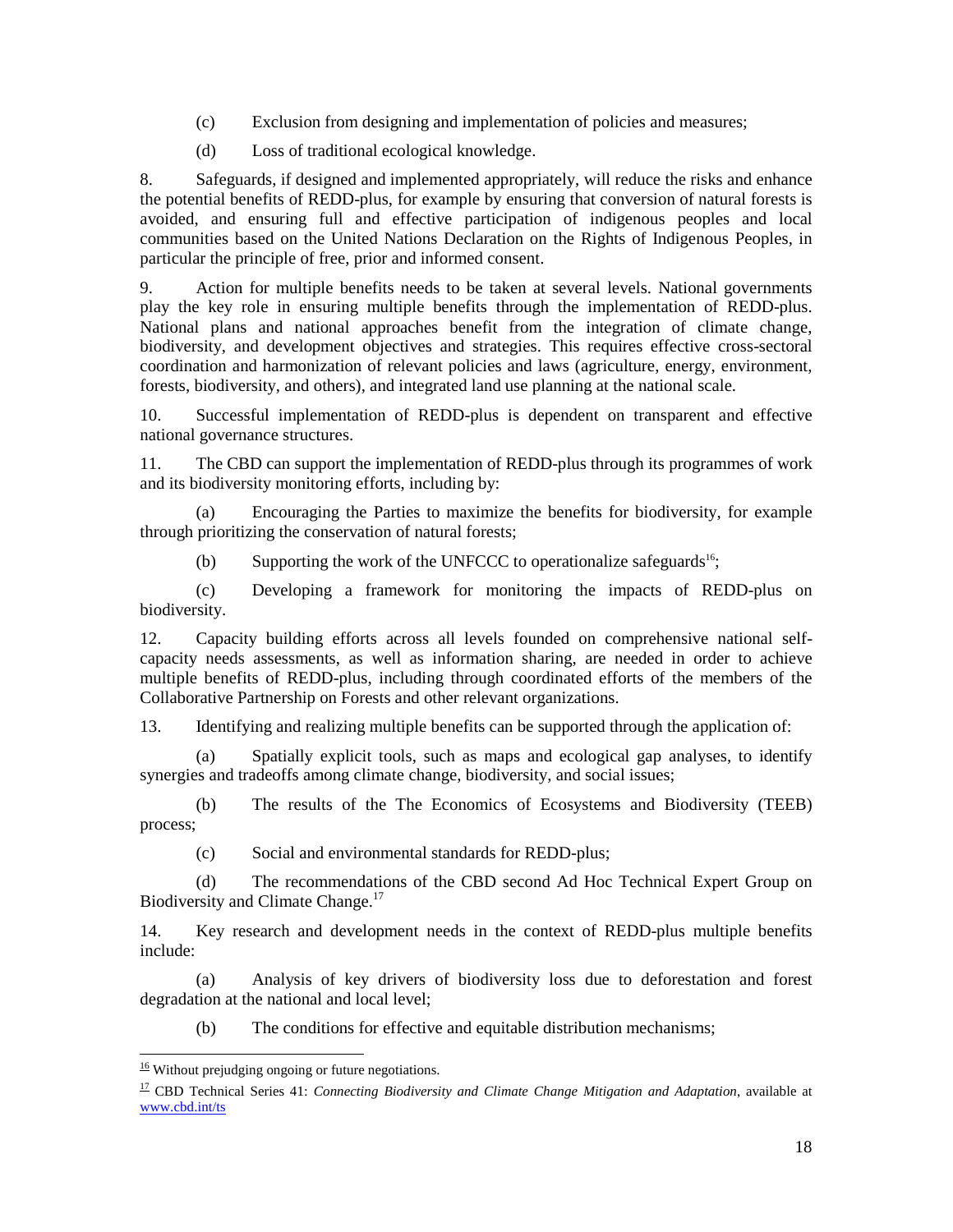(c) Criteria and indicators for monitoring multiple benefits and safeguards;

(d) Spatially explicit support tools/maps, including information on ecosystem services;

(e) Socio-economic analyses of implementing REDD-plus considering the full value of forests and multiple benefits, recognizing that there are intrinsic values that cannot be monetarized;

(f) Reviewing and improving national biodiversity strategies and action plans (NBSAPs) to reflect climate change issues;

(g) Further collaborative work on the definitions on forests and forest types.

15. The workshop participants requested the Secretariat to make the workshop results available to the national focal points for the Convention on Biological Diversity and the United Nations Framework Convention on Climate Change. To further advance the results of this meeting, the experts recommended that the CBD could explore possibilities for a technical workshop organized jointly by the CBD and UNFCCC Secretariat on how the CBD can support REDD-plus safeguards, without prejudice to the negotiations.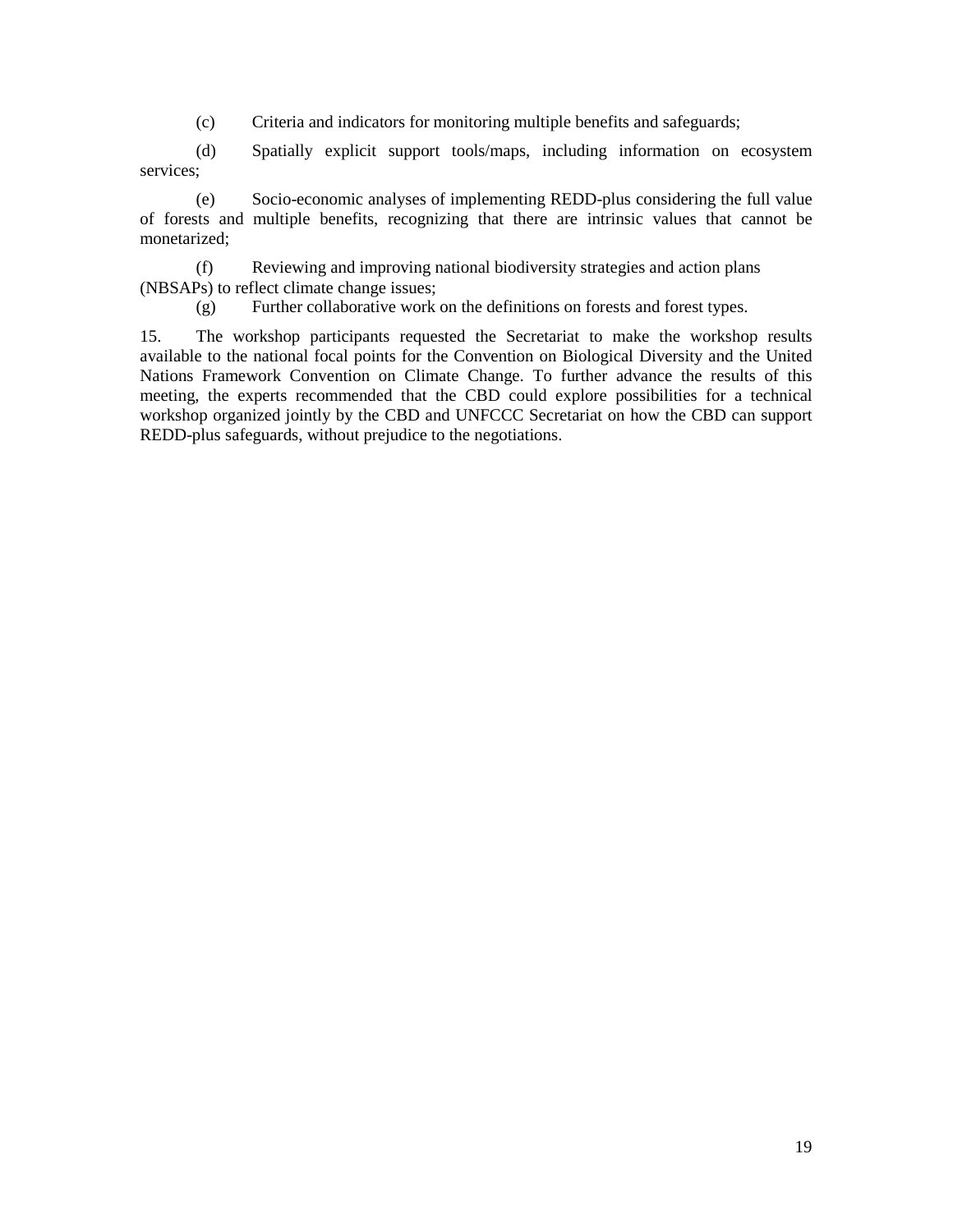# **Annex 1: Parties and organizations that have participated in the CBD REDD-plus and Biodiversity workshop series**

*Nairobi (20-23 September 2010), Singapore (15-18 March 2011), Quito (5-8 July 2011) and Cape Town (20-23 September 2011), for full reports see www.cbd.int/meetings* 

## **Parties**

- 1. Angola
- 2. Argentina
- 3. Bangladesh
- 4. Benin
- 5. Bhutan
- 6. Bolivia
- 7. Botswana
- 8. Brazil
- 9. Cambodia
- 10. Cameroon
- 11. Central African Republic
- 12. Chad
- 13. Chile
- 14. China
- 15. Colombia
- 16. Costa Rica
- 17. Côte d'Ivoire
- 18. Cuba
- 19. Democratic Republic of the Congo
- 20. Ecuador
- 21. El Salvador
- 22. Equatorial Guinea
- 23. Fiji
- 24. Germany
- 25. Ghana
- 26. Grenada
- 27. Honduras
- 28. India
- 29. Indonesia
- 30. Iran (Islamic Republic of)
- 31. Japan
- 32. Kenya
- 33. Lao People's Democratic Republic
- 34. Liberia
- 35. Madagascar
- 36. Malaysia

### **UN and Specialized Agencies**

- 64. Food and Agriculture Organization of the United Nations (FAO)
- 65. The Global Mechanism United Nations Convention to Combat Desertification (UNCCD)
- 37. Mexico
- 38. Mongolia
- 39. Myanmar
- 40. Namibia
- 41. Nepal
- 42. Nicaragua
- 43. Nigeria
- 44. Norway
- 45. Pakistan
- 46. Panama
- 47. Papua New Guinea
- 48. Paraguay
- 49. Philippines
- 50. Saint Lucia
- 51. Seychelles
- 52. Singapore
- 53. Solomon Islands
- 54. South Africa
- 55. Suriname
- 56. Thailand
- 57. Uganda
- 58. United Kingdom of Great Britain and Northern Ireland
- 59. United Republic of Tanzania
- 60. Uruguay
- 61. Vanuatu
- 62. Viet Nam
- 63. Zambia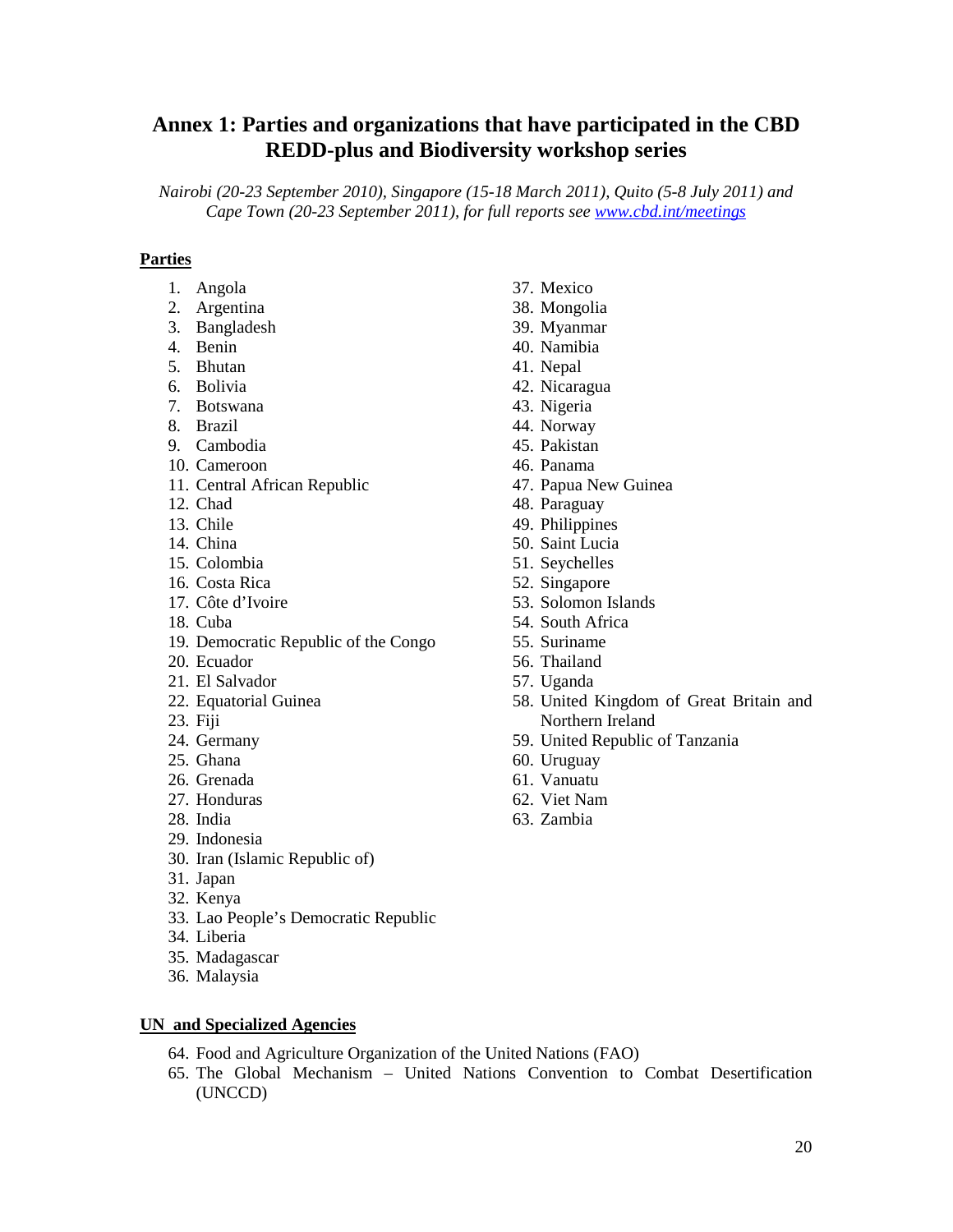- 66. The World Bank
- 67. United Nations Environment Programme World Conservation Monitoring Centre (UNEP – WCMC)
- 68. United Nations Forum on Forests (UNFF)
- 69. United Nations Framework Convention on Climate Change (UNFCCC)
- 70. UN-REDD Programme (Reducing Emissions from Deforestation and Forest Degradation in Developing Countries)

### **Intergovernmental organizations**

- 71. ASEAN Centre for Biodiversity (ACB)
- 72. Center for International Forestry Research (CIFOR)
- 73. Commission des Forêts d'Afrique Centrale (COMIFAC)
- 74. Global Environment Facility (GEF)
- 75. International Tropical Timber Organization (ITTO)
- 76. International Union for Conservation of Nature (IUCN)
- 77. IUCN Regional Office for Eastern and Southern Africa
- 78. IUCN Regional Office for West and Central Africa
- 79. Southern African Development Community Secretariat (SADC)

## **Indigenous and local community organizations**

- 80. Association for Law and Advocacy for Pastoralists
- 81. Centre d'accompagnement des Autochtones Pygmées et Minoritaires vulnérables
- 82. Community Research and Development Services
- 83. Confederación de Pueblos Indígenas de Bolivia
- 84. Coordinadora de las Organizaciones Indígenas de la Cuenca Amazónica COICA
- 85. Coordinadora Nacional de Pueblos Indígenas de Panamá (COONAPIP)
- 86. Dupoto forest and wildlife association
- 87. Federación por la Autodeterminación de los Pueblos Indígenas
- 88. First Peoples Worldwide
- 89. Indigenous Information Network
- 90. Maasai Women for Education and Economic Development (MAWEED)
- 91. Ole Siosiomaga society (OLSSI)
- 92. Partners with Melanesians
- 93. Red de mujeres indígenas sobre biodiversidad
- 94. Tebtebba Indigenous Peoples' International Centre for Policy Research & Education
- 95. United Organization for Batwa Development in Uganda

#### **Non-Governmental Organizations**

- 96. Birdlife International
- 97. Conservation International
- 98. Fauna & Flora International (FFI)
- 99. Forest Stewardship Council (FSC)
- 100. Gesellschaft für Internationale Zusammenarbeit (GIZ)
- 101. Global Invasive Species Programme (GISP)
- 102. Global Witness
- 103. Green Belt Movement International
- 104. Greenpeace
- 105. Natural Justice (Lawyers for Communities and the Environment)
- 106. Rainforest Foundation Norway CEPALES
- 107. RECOFTC The Center for People and Forests
- 108. Resource Africa